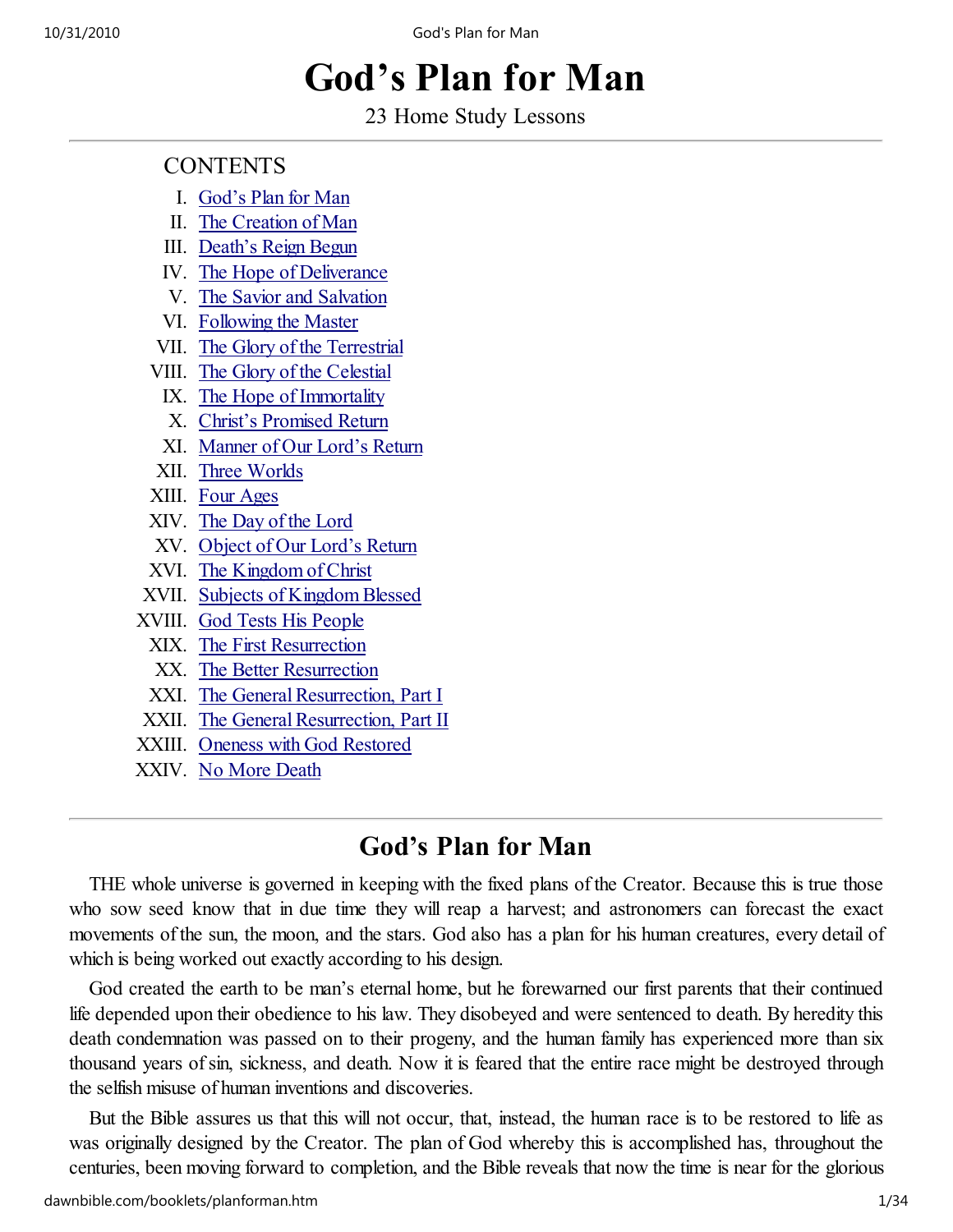consummation of that plan. Those who understand God's plan for man are filled with hope instead of fear.

There are many facets to the Divine plan, as you will discover through the use of this study book. It is not a book simply to be read. You will receive the greatest good from it by making sure that you understand the answers to the questions in each lesson before passing on to the next lesson.

And to gain this knowledge it is also important that you look up all the Scripture texts which are cited and read the suggested reference material. We commend these topical Bible studies to you. Should questions arise that are not answered in the studies, do not hesitate to write to us concerning them.

The reference materials suggested under "Students' Helps" are the six volumes of the Studies in the Scriptures.

#### Back to Top

# Bible Study GOD'S PLAN FOR MAN Lesson I

# The Creation of Man

THE six "creative days" referred to in the opening chapter of the Book of Genesis do not appertain to the original work of creating the universe but to the preparation of our earth to sustain life, particularly human life. We are informed that the earth already existed prior to the beginning of these "days" of creation.—Gen. 1:2 (A).

These days were in reality long eras of time during which the gradual preparation of the earth for human habitation was carried forward. It was toward the close of the sixth "day" that man was created, in the image of God, and commanded to multiply and fill the earth. (Gen. 1:26-31) The "image of God" in which man was created does not mean a physical but a moral likeness. Man was endowed with the ability to reason and to understand God's instructions concerning right and wrong, good and evil. (B)

Being created in the image of God does not imply that man was endowed with immortality, nor does it mean that an "immortal soul" was implanted somewhere in the human organism. The expression "immortal soul" does not appear anywhere in the Bible. The word soul simply means a living being. The living being, Adam, was made up of an organism animated by "the breath of life."—Gen. 2:7 (C)

God's commission to our first parents to multiply and fill the earth reveals that the Divine destiny for man was that he should inhabit the earth, which had been created to be his abiding home. (Isa. 45:18) Man was created an earthly being and perfectly adapted to the home God had prepared for him in the earth. (I Cor. 15:47) Nothing was said to our first parents about being transferred to another part of the universe.

Man was given dominion over the earth and over the lower animals. (Ps. 8:4-8) He was to "subdue" the earth, meaning that he was to bring it under his control and make it beautiful, useful, and productive. In the garden home which the Creator provided for our first parents, there were both beauty and an abundant supply of life-sustaining food.—Gen. 2:8,9

It may be assumed that this marvelous garden home was designed by God to serve as a sort of working model for man as he endeavored to fulfill the commission given to him to fill the earth with his offspring, and to subdue it. And it is not difficult to imagine what the situation would have been had the Divine purpose been carried out in keeping with the Creator's arrangements.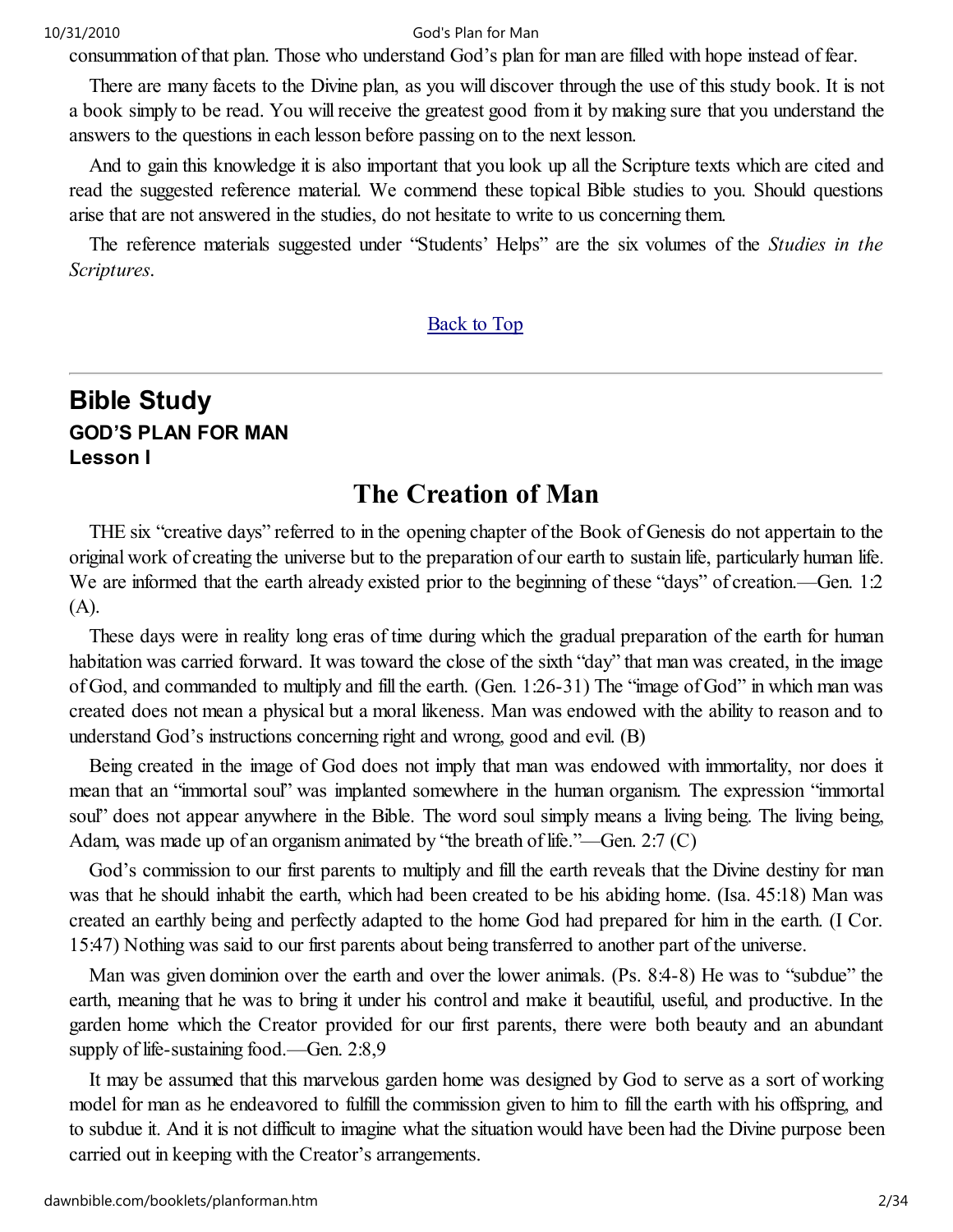As the human family increased in number, that garden home which God specially prepared "eastward in Eden" would soon have been too small, so its borders would have been extended as the need required. This would have continued until the entire earth would have become one vast paradise, filled with a perfect and happy human family enjoying continuous perfect health and life, rejoicing in the sunshine of the Creator's smile. This was God's purpose in the creation of man.

# STUDENTS' HELPS

#### **Questions**

In order to understand the plan of God for human salvation from sin and death, it is essential to know the Divine purpose in the creation of man. Can you answer these questions?

Is it the original creation of the universe that is described in the first chapter of Genesis?

Were the "creative days" of Genesis twenty-four hour periods?

In what sense was man created in the image of God?

Was man created immortal or given an "immortal soul"?

What is a human soul?

What was implied by God's command to fill the earth and to have dominion over it?

Explain what the human race would have experienced had the Creator's will been carried out without interruption.

#### Reference Material

(A) "The New Creation," page 18, par. 1

(B) "The New Creation," page 39

(C) "The Atonement Between God and Man," pages 307,308

# Summary of Important Thoughts

Man was created in the moral image of God, endowed with the ability to know right from wrong. He was commissioned to multiply and fill the earth, which God created to be his eternal home.

## Back to Top

## GOD'S PLAN FOR MAN Lesson II

# Death's Reign Begun

IT WAS God's design that man should enjoy everlasting life on the earth, but it was necessary that he prove his worthiness to enjoy the blessing of life in his earthly home by rendering obedience to Divine law. The penalty for disobeying God's law was death.—Gen. 2:15-17; Rom. 6:23

God stated his law very simply and thus made clear what the penalty for disobedience would be. But Satan, speaking through the "serpent," said to mother Eve that death would not result from disobeying God's command.—Gen. 3:1-5

Through the ages since then, this falsehood has been expressed in many different ways, with the result that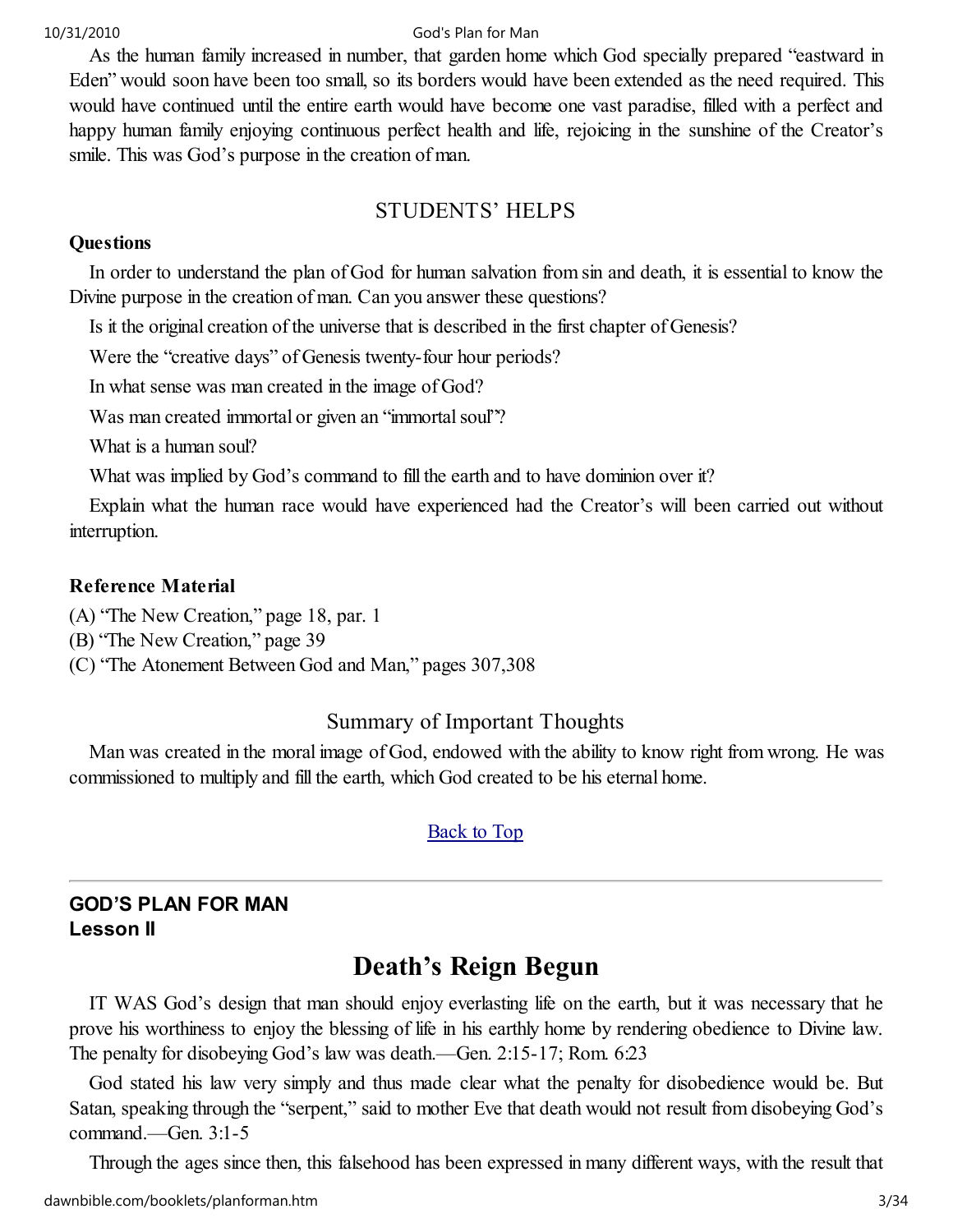few have believed that death is a reality. Most religionists throughout the heathen and professed Christian worlds insist that "there is no death." Thus they agree with the vicious falsehood perpetrated by the Devil in the Garden of Eden.

Eve herself was deceived by the Devil's lie and partook of the forbidden fruit. Then she offered it to Adam and he partook. But Adam was not deceived. He knew what the result of his disobedience would be.—I Tim. 2:14

It is quite possible, we think, that Adam lacked faith in the Creator's ability to overrule Eve's transgression in a way that would be to his benefit; so he deliberately disobeyed, feeling that life would not be worthwhile without his helpmate, Eve. Whatever his reasoning, his sin was willful, and the Divine sentence of death fell upon him. (Gen. 3:17-19) Eve shared in this condemnation.

The transgression and condemnation of our first parents were prior to the birth of their children. This meant that the process of dying had already begun when their children were born. Thus their offspring were imperfect and automatically came under condemnation to death.—Rom. 5:12

Thus the reign of sin and death began, and has continued for more than six thousand years. During this time countless millions have suffered and died. Sorrow, sickness, and pain—mental and physical—have been experienced by all, both young and old, in every generation. This long period of human suffering is described in the Bible as a nighttime of weeping which has come upon the human race as a result of God's wrath, or condemnation, resting upon the people because of sin. (Ps. 30:5) However, in God's due time, as we shall see later, there will be release from suffering and death.

The Apostle Paul said that "the wrath of God is revealed from heaven against all ungodliness and unrighteousness." (Rom. 1:18) It is revealed by everything which reminds us of sickness and death. Truly, man is learning the terrible result of transgressing Divine law.

## STUDENTS' HELPS

#### **Questions**

In order to understand God's plan for the rescue of fallen man from death, it is necessary to grasp clearly just what happened in the Garden of Eden. Can you answer these questions?

What was the condition upon which God's perfect human creatures could enjoy everlasting life on earth?

What is the Divine penalty for sin, and what was Satan's deception concerning this?

Was Adam deceived by Satan concerning the penalty for sin?

What may have been the reason that Adam willfully transgressed God's law?

Explain why Adam's offspring shared in the death condemnation which came upon him.

What is one of the ways by which the Bible describes the reign of sin and death?

How is the wrath of God revealed from heaven?

#### Reference Material

"The Atonement Between God and Man," pages 407-409

# Summary of Important Thoughts

Obedience to God's law is the condition upon which any of God's intelligent creatures can enjoy a continuance of his favor and the blessings of everlasting life.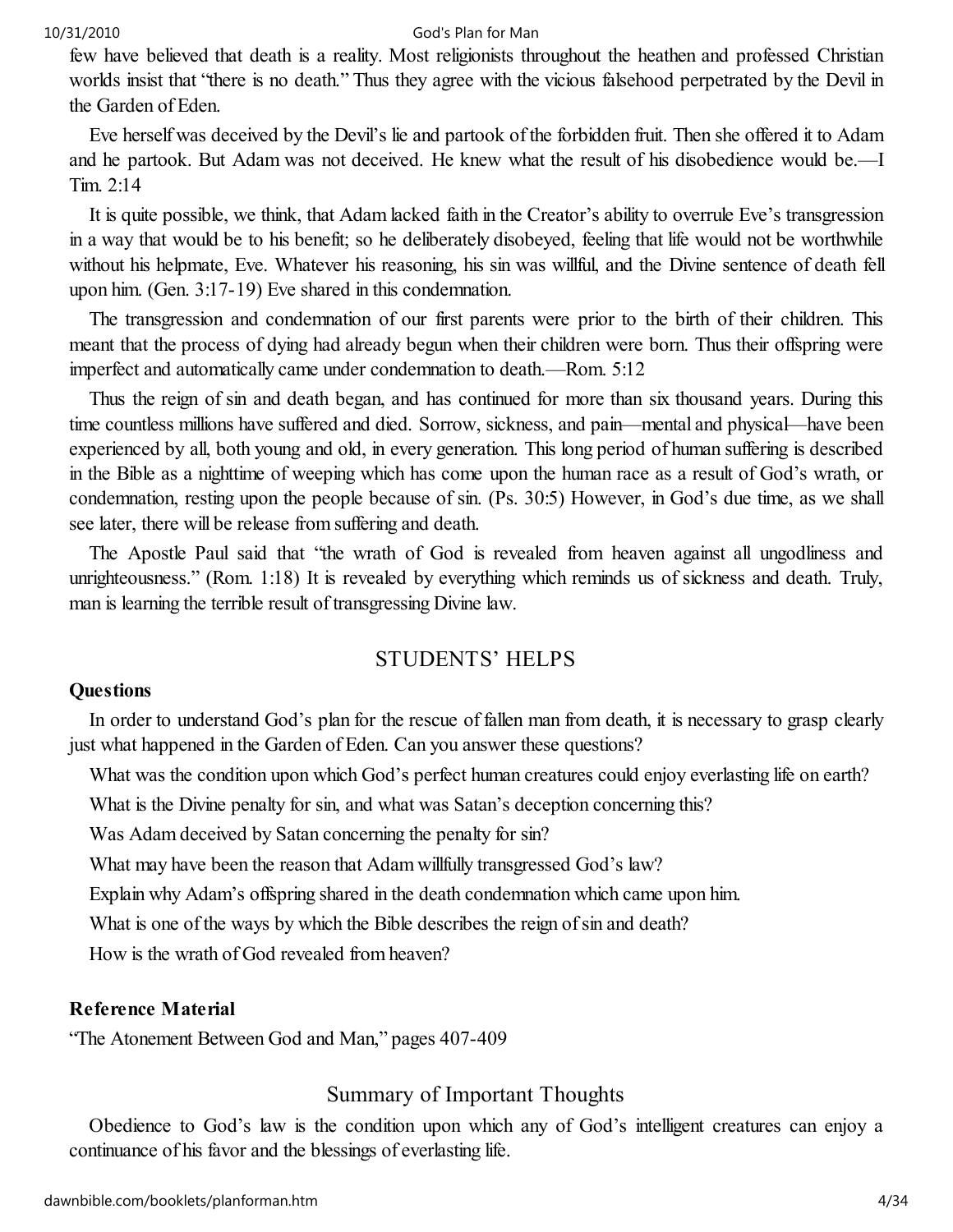#### **Back to Top**

#### GOD'S PLAN FOR MAN Lesson III

# The Hope of Deliverance

WHEN God pronounced the sentence of death upon our first parents, he did not leave them without hope that at some time and in some manner the penalty might be lifted. A ray of hope is to be noted in the statement God made to the "serpent" pertaining to a coming "seed" that would bruise his head.—Gen. 3:15

We cannot suppose that Adam and Eve understood clearly the implications of God's statement concerning the seed of the woman; but they seemed to have been given some hope by it, for when their first son Cain was born Eve said, "I have gotten a man from the Lord."—Gen. 4:1

In the light of subsequent promises of God, it is now clear that God's statement concerning a seed that would bruise the serpent's head actually did mean that in God's due time Adam and his race would be delivered from Satan's rulership and from sin and death. (Rev. 20:1-3; I Cor. 15:25,26) This means that the original purpose of God in the creation of man will be fulfilled, and the earth will become one vast paradise, populated by the redeemed and restored offspring of Adam and Eve.—Rev. 21:4

About two thousand years after man's fall into sin and death God made a promise to Abram—who was later called Abraham—saying that through him and his seed all the families of the earth would be blessed. (Gen. 12:3) Later, when Abraham proved his worthiness by demonstrating his willingness to obey the Lord in the offering of his son Isaac in sacrifice, God confirmed this promise by his oath.—Gen. 22:15-18

In the New Testament the seed promised to Abraham is identified as Christ. (Gal. 3:8,16) The further explanation is given that those who follow in the footsteps of Christ will be associated with him as the promised seed. (Gal. 3:27-29) This means that true Christians will participate with Jesus in the future work of blessing mankind with health and life.

It was because of God's great love for his human creatures that, even though he foreknew they would disobey him, he had, through Christ, made provision for them to be released from the penalty of death. (John 3:16) God's plan for the deliverance of mankind from death through Christ is on the same basis as the condemnation of the entire human race through one man. All lost life through Adam, and all will have an opportunity to regain life through Christ.—I Cor. 15:21,22

There are many promises in the Bible to assure us that when the Divine plan for the deliverance of mankind from sin and death is complete there will be no more sickness, pain, or death, that joy will replace sorrow, and that all tears will be wiped away. (Isa. 25:8,9) This deliverance of mankind from sin and death will include the awakening of those who have died. These have all been "ransomed" by Jesus and will be restored.—Isa.  $35:10(A)$ 

## STUDENTS' HELPS

#### **Ouestions**

To know the answers to these questions implies a priceless knowledge of the revealed purposes of God pertaining to his human creation. How many of them can you answer?

Did God leave our first parents without hope when he pronounced the sentence of death upon them?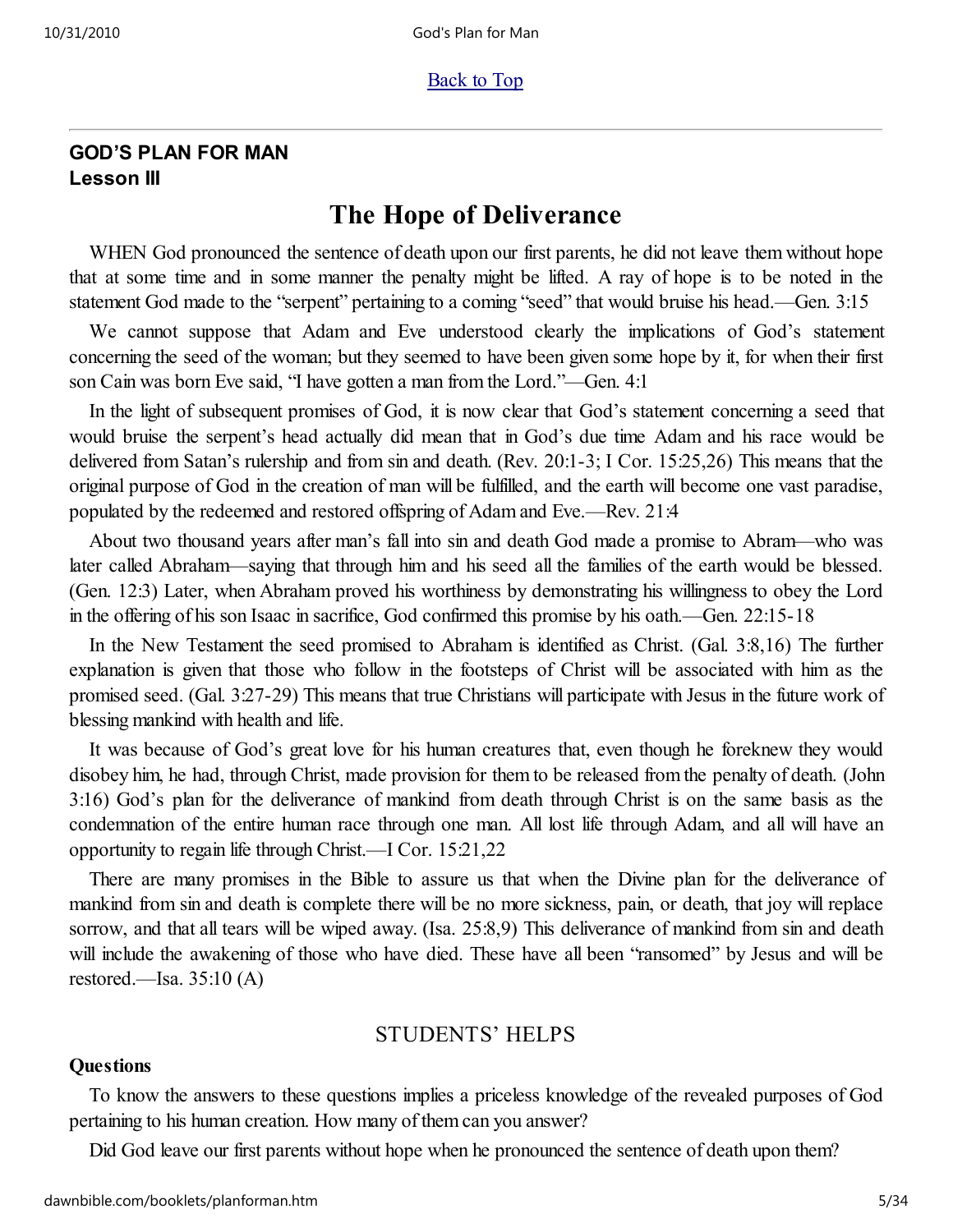What did Eve say which indicates that she may have thought that her son Cain was the "seed" mentioned by God?

Who is the "Seed" of promise that will yet "bruise" the "serpent's" head; and what will the complete fulfillment of this promise mean in human experience?

What promise did God make to Abraham concerning a seed?

What explanation does Paul make concerning the Seed and who it will be?

Explain how the love of God provided deliverance of mankind from sin and death.

Describe the conditions on earth which will be obtained when the results of the fall are set aside.

#### Reference Material

(A) "The Divine Plan of the Ages," pages 191,192

#### Summary of Important Thoughts

The vague statement made to the "serpent" concerning a "seed" is in reality God's first promise of deliverance of fallen man from sin and death.

#### Back to Top

#### GOD'S PLAN FOR MAN Lesson IV

# The Savior and Salvation

WHEN Jesus was born, an angel announced that he was to be the Savior. (Luke 2:11) God's plan of salvation for the dying race called for the sacrifice of a perfect human life as a substitute for the forfeited life of the perfect man, Adam. But every member of the adamic race was fallen and imperfect so that none could be a redeemer and savior.—Rom. 3:10; Ps. 49:7

God's abounding love for the fallen human race prompted him to send his own beloved Son into the world that he might be the Savior. (John 3:16; I John 4:14) In order to provide salvation from death, it was necessary for Jesus to become a man, which was accomplished by his being born of a human mother. (Heb. 2:9,14) Jesus willingly laid down his life to provide salvation for the condemned and dying race.—John 6:51

Jesus loved the world of mankind and not only gave his life that the people might live but also endured much suffering and affliction. (Isa. 53:3-7) To realize what Jesus suffered for us should bring forth our love and devotion to him and to his Heavenly Father, who gave him to be our Redeemer and Savior.

The Bible uses the word "ransom" to describe what was accomplished for us by the death of Jesus. (I Tim. 2:5,6) The word ransom, as used in the Bible with respect to the Divine plan of redemption, means a corresponding price. The perfect man Jesus became a substitute in death for the perfect man Adam, who forfeited his life through disobedience to Divine law.

The Bible declares that the penalty for sin is death but that God has made provision for eternal life through the gift of his beloved Son to be the Redeemer and Savior. (Rom. 6:23) This means that in God's due time every member of the adamic race will have an opportunity to accept the provision of God's love and thereby be rescued from death.—I Cor. 15:22

God's gift of life through Christ is available only through belief and obedience. However, one must be dawnbible.com/booklets/planforman.htm 6/34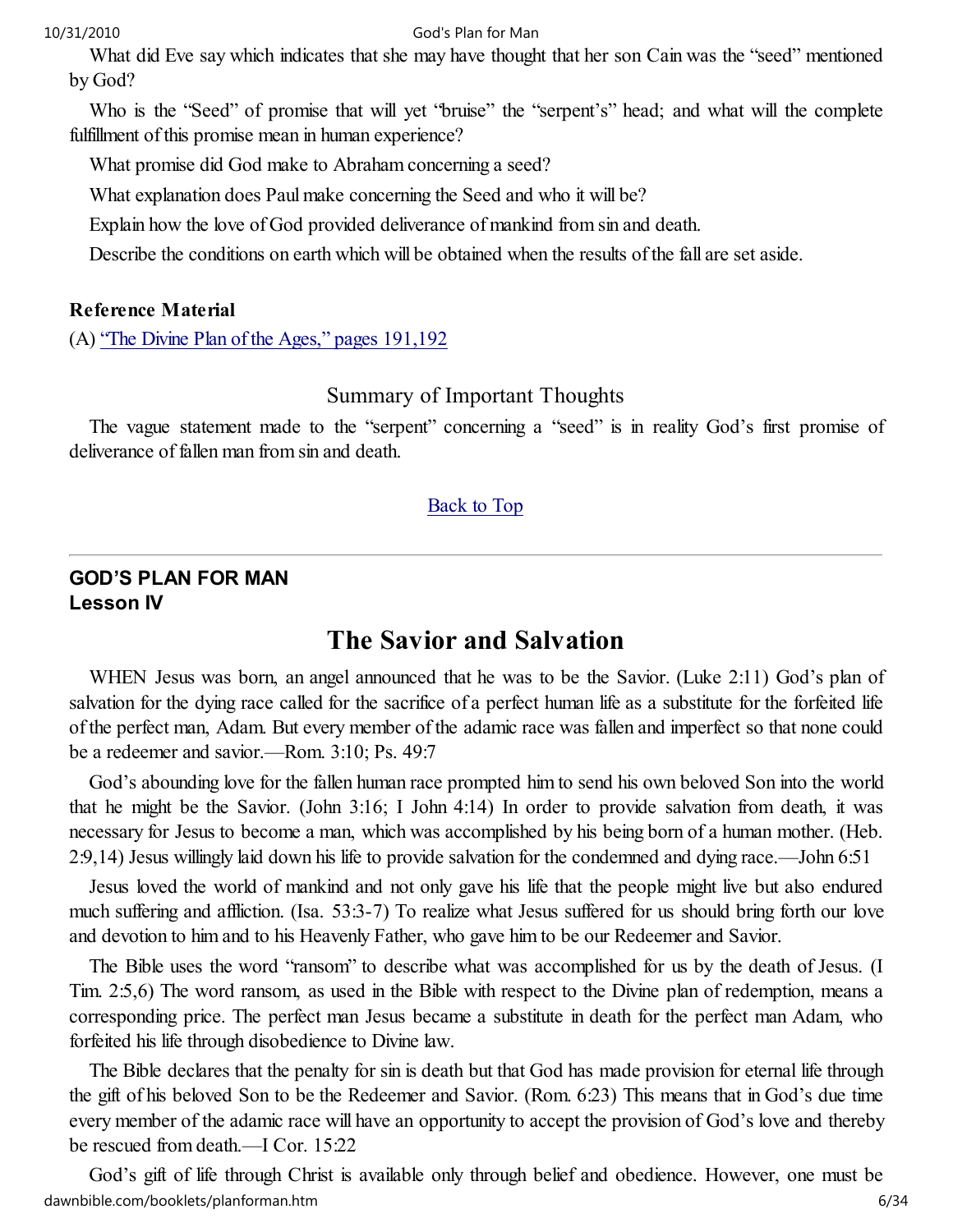made acquainted with this provision of life in order to believe. (Rom. 10:14,15) The vast majority of mankind have died without having received the true knowledge of Christ; but this does not mean that they will not yet have an opportunity to believe on him and obtain salvation, for they are to be "saved," or awakened from death, for this purpose.—I Tim. 2:3-6

The Bible tells us concerning that future time of blessing for the people that then the knowledge of the Lord will fill the earth and that all will know the Lord and unitedly serve him.—Isa. 11:9; Zeph. 3:9

Those who now believe on Christ and devote themselves to the doing of God's will are reckoned justified upon the basis of faith. (Rom. 4:24) These are no longer alienated from God because of adamic condemnation but, through faith, are at one with him. (Rom. 5:1; 8:1) If these consecrated footstep followers of Jesus during this Gospel Age continue faithful unto death, they will be rewarded with the wonderful prize of immortality.—II Pet. 1:4; Rom. 2:7; I Cor. 15:53,54

#### STUDENTS' HELPS

#### **Questions**

Many know that the Bible speaks of salvation and of Jesus as being the Savior, but what do these expressions mean? How many of the following questions can you answer?

How alone could salvation for the dying race be accomplished?

Why was it necessary for Jesus to be born into the world as a human in order to be the Savior?

How do we know that Jesus as well as his Heavenly Father, loved the fallen and dying race?

What is the meaning of the word "ransom" as used in the Bible?

How widespread will be the result of the "ransom" provided by the death of Jesus?

What provision has been made by God for all of Adam's race to have an opportunity to benefit from the ransom?

Do believers now receive life through Christ?

#### Reference Material

"The Atonement Between God and Man," page 417, par. 2 to page 420

## Summary of Important Thoughts

Jesus became the Savior of the world by giving his life as a ransom for the forfeited life of father Adam.

## Back to Top

#### GOD'S PLAN FOR MAN Lesson V

# Following the Master

JESUS invited those who believed on him to become his followers. He made it plain, however, that the only ones who could be his true followers were those willing to deny themselves and bear the cross. (Matt. 16:24) Jesus explained that those who did not love him even more than they loved the members of their own families were not worthy of him. (Matt. 10:37,38) These terms of discipleship laid down by the Master are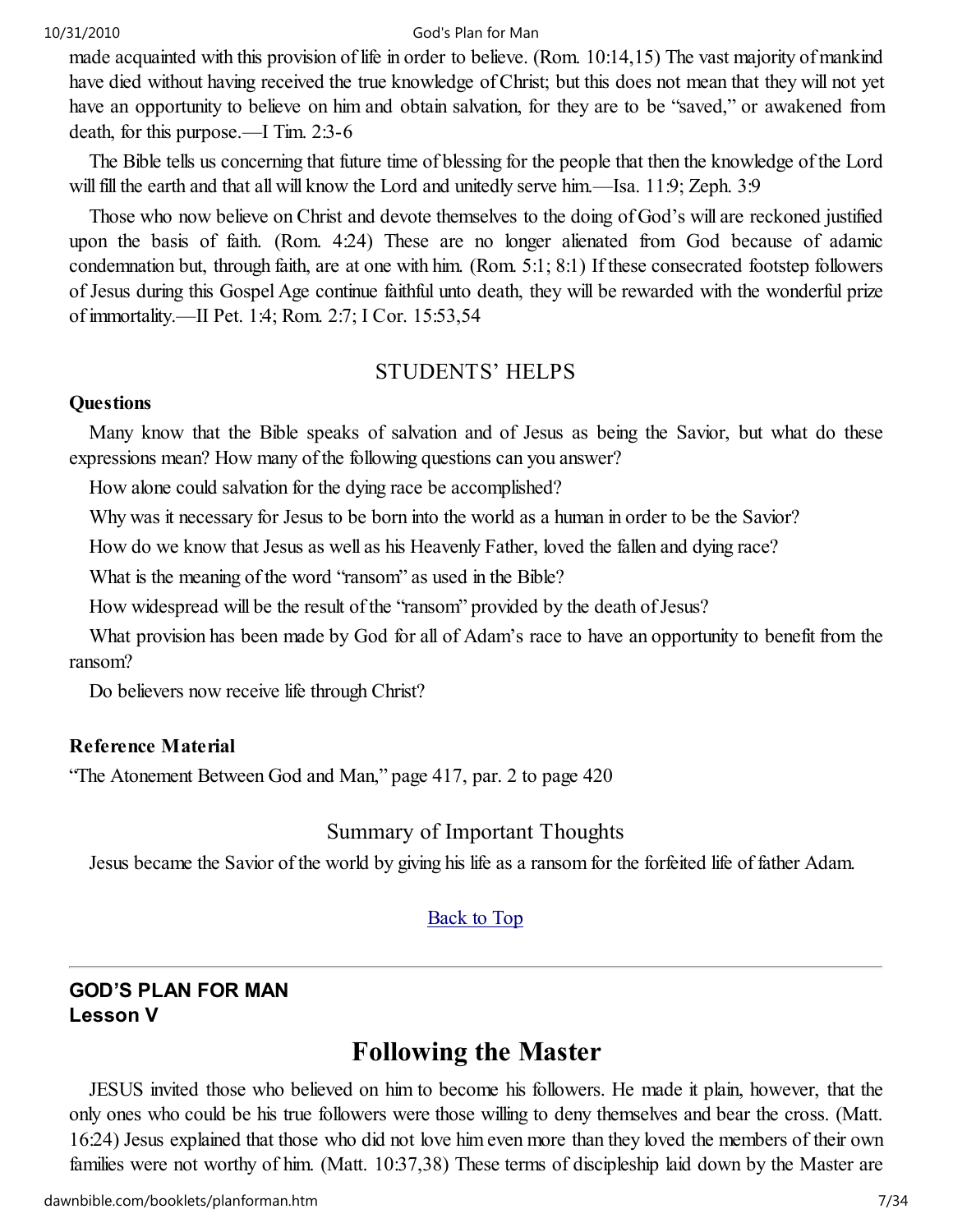very exacting. They are not the terms upon which mankind in general will eventually receive life through Christ but are the conditions upon which, at the present time, one can be a true follower of Jesus.

Self-denial as taught by Jesus is not merely the giving up of certain good things to eat or the forgoing of other pleasures of life. Rather, it is the denial of self, a dedication to the Lord that is so complete and wholehearted that self is denied all rights to govern one's life. It is the giving up completely of one's own will and ways and accepting the will of the Lord as the rule of life. It means a complete change of outlook in life, a transforming of the mind to conform to the will of God.—Rom. 12:2

Cross-bearing signifies more than enduring unpleasant experiences. For one to take up his cross and follow Jesus signifies his willingness to suffer and to die with the Master. Those condemned to death under the Roman law carried their own cross to the place of crucifixion. For one to carry a cross, therefore, meant that he was on his way to death, and this is the symbolic meaning of Christian cross-bearing. As Jesus' disciples, we suffer and die with him.—Rom. 6:3-6; II Tim. 2:11,12

Being a disciple of Christ, therefore, implies much more than living a moral and upright life. It means the dedication of one's life to the cause of God as it is being carried out through Christ. It means a dedication to this cause that leads to the sacrifice of self and of all self-interests. This is the Christian life.

But the life of sacrifice in the Christian cause has its compensations of peace and joy in the Lord, which result from the assurance of having Divine approval. This is a peace and joy which is based upon the knowledge that our loving Heavenly Father knows what is best for us and causes all things to work together for our good.—Rom. 8:28

There are also future compensations for those who faithfully lay down their lives walking in the footsteps of Jesus. The promise to these is that if they faithfully suffer and die with Jesus they will live and reign with him. —Rom. 8:17,18; Rev. 3:21

The purpose of living and reigning with Christ is to share with him in extending blessings of health and life to the remainder of the world of mankind, the blessings which he provided by his own death as the Redeemer and Savior of the world. The privilege of sharing in Jesus' exaltation is described by Paul as "the prize of the high calling."—Phil. 3:14

## STUDENTS' HELPS

#### **Questions**

There is no more important vocation than to be a dedicated follower of the Master, as the answers to these questions will show:

What are the terms of Christian discipleship as laid down by Jesus?

Will the world of mankind in general be expected to meet these terms in order to enjoy everlasting life on earth?

What did Jesus mean by denying self?

What is meant by bearing one's cross?

What are some of the present compensations enjoyed by those who are laying down their lives in the Divine cause?

What are the future rewards for those who suffer and die with Jesus?

What is the purpose of living and reigning with Christ?

#### Reference Material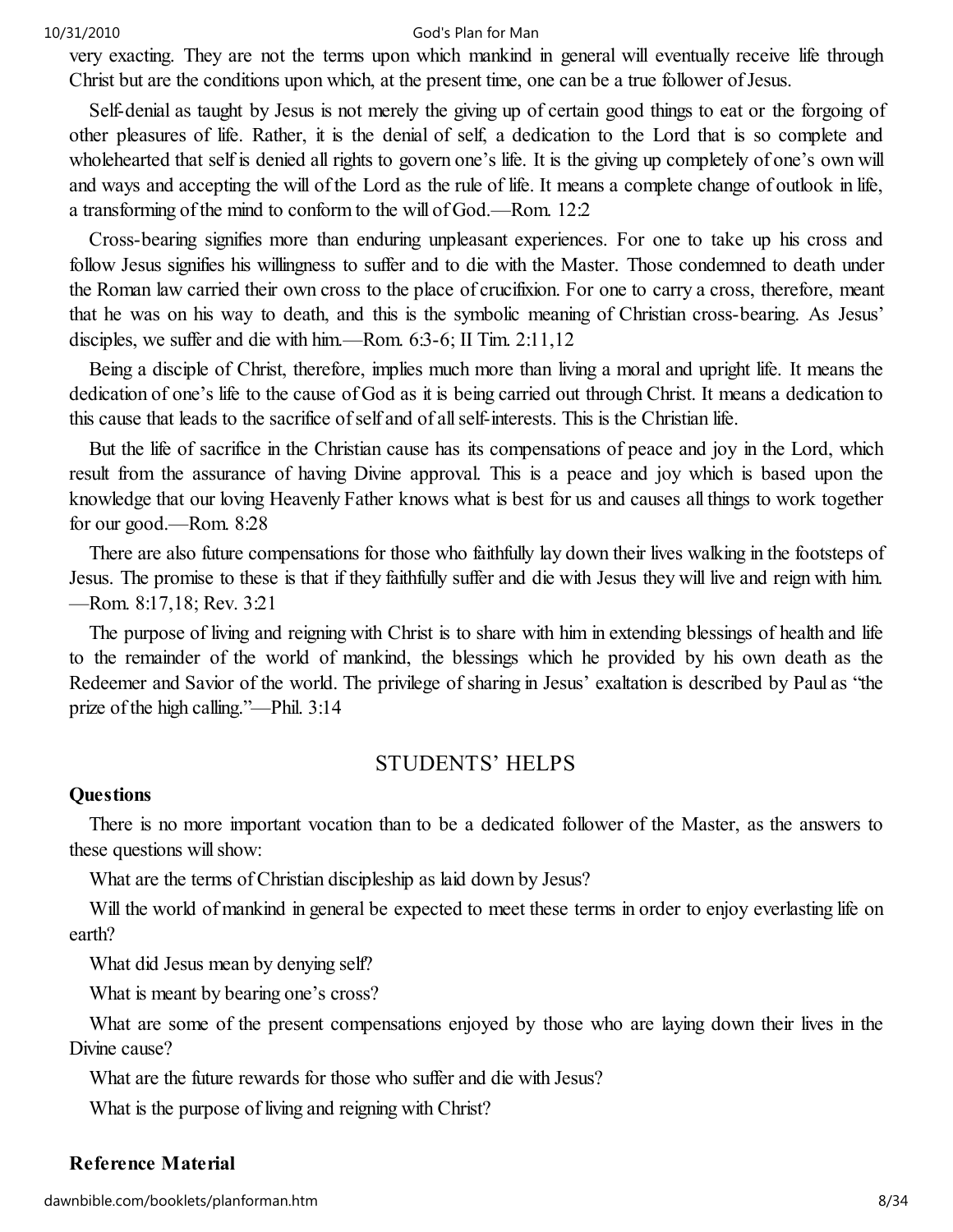"The New Creation," page 443, par. 2, and page 444

#### Summary of Important Thoughts

To be a true Christian means much more than living an upright and moral life. It means sacrifice even unto death.

#### Back to Top

#### GOD'S PLAN FOR MAN Lesson VI

# The Glory of the Terrestrial

ONE of the marvels of the creative works of God is their almost endless variety. Evolutionists believe that this variety simply indicates development and progression, which fluctuates as one species evolves into another. This continues, they say, haphazardly and endlessly. The Bible disagrees. The Bible teaches that the great variety in creation is by the Creator's design and that species are fixed.—I Cor. 15:39; Gen. 1:24,25

The highest order, or species, in God's earthly creation is the human. This is referred to by the Apostle Paul as the "terrestrial," which simply means earthly. (I Cor. 15:40) Man was created in the image of God, and in his perfection he reflected the glory of the Creator's character.—Gen. 1:26,27; Ps. 8:4,5; Heb. 2:6,7

Man was not a blending of earthly and spiritual natures. In all the myriad creations of God there are no hybrids, except as man has produced them. While, as we shall see in a later lesson, a very limited number of God's human creatures, upon conditions of faithfulness in following in the footsteps of Jesus, will be exalted to a higher nature in the resurrection, this does not mean that humans are, by nature, partly spiritual.—I Cor. 15:47-49

The perfect man was given dominion over all the lower forms of the earthly creations. In this respect he was endowed with the official glory of the Creator, who exercises dominion over the entire universe.—Gen. 1:28; Ps. 8:4-8

Because of disobedience to Divine law, man not only lost life but he also lost his dominion over the earth. Because of this we do not see the glory of God reflected in the human race as it was possessed by the first man, Adam. We see man today fallen, imperfect and dying, and unable to extricate himself from the thralldom of sickness and death into which he was plunged because of his sin.—Ps. 14:1-3; 53:1-3; 49:7; Rom. 3:10,12,23

But God has continued to love his human creatures; he has made provision to deliver them from sin and death. (Ps. 102:19,20; John 3:16,17; 5:28,29, RSV) God's provision for the sin-cursed and dying world of mankind, his terrestrial human creatures, is redemption through Jesus. So, while today we see man dying and without his dominion, by faith we see that Jesus has already given his life that man's life and terrestrial glory may, during the thousand years of the messianic kingdom, be restored to him.—Heb. 2:6-9

It is not the Divine purpose to exalt the people of earth to a higher plane of life but, through a resurrection from death, to restore them to life on the earth. This is described by the Apostle Peter by the word "restitution," which means, not exaltation, but restoration.—Acts 3:21

What a glorious provision this is for a sin-cursed and dying race! Today the world is filled with misery and woe, degradation and sorrow, all of which will pass away during the thousand-year reign of Christ. Eventually not a stain of sin will mar the peace and harmony of humanity. There will not be an ache nor a dawnbible.com/booklets/planforman.htm 9/34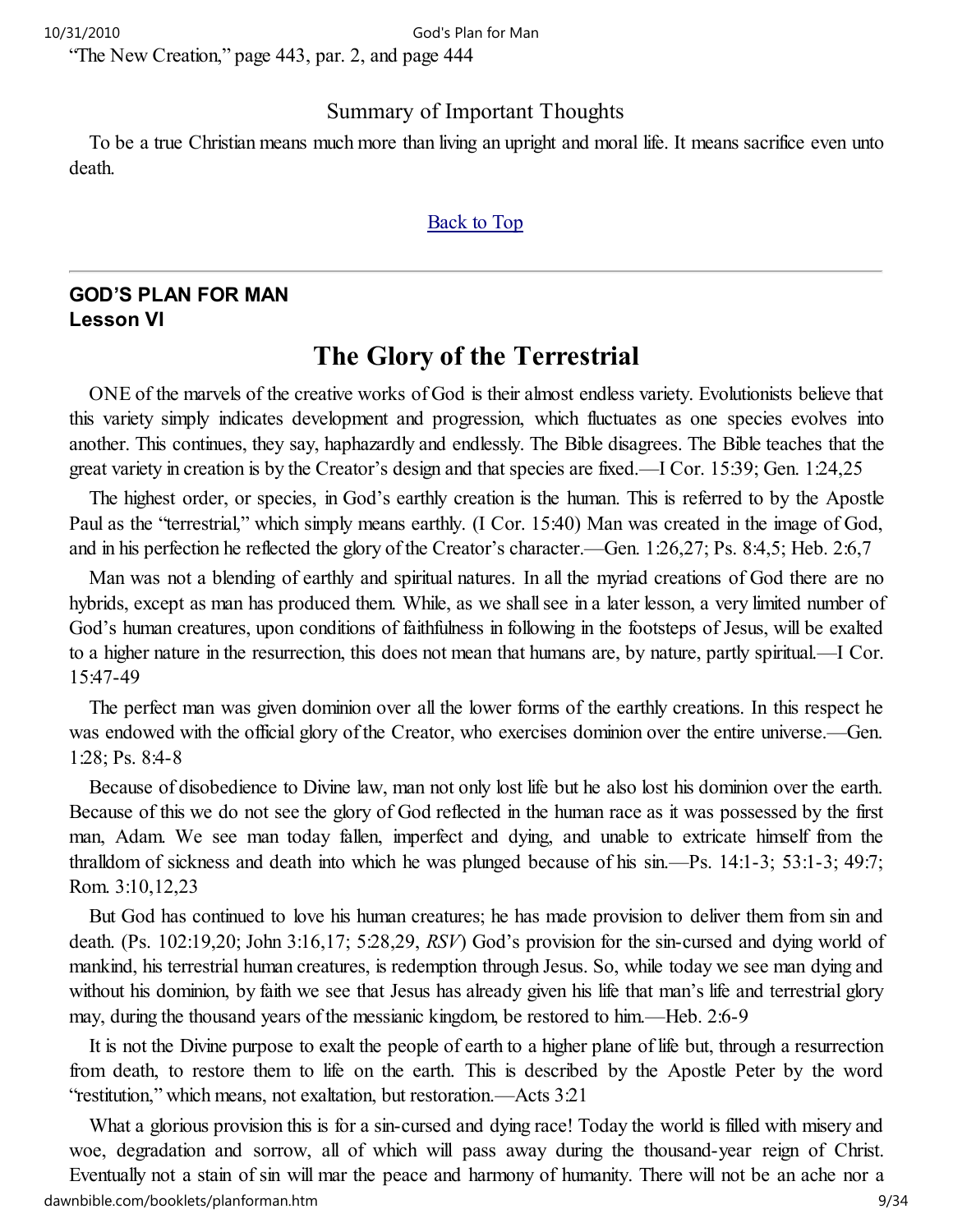pain, nor any evidence of the former reign of sin and death. No longer will there be need for doctors and undertakers. Hospitals will be emptied of patients. Instead of dying and going into the tomb, the people will be returning from death, the power of God being utilized to restore them to life. This is God's loving provision for man. This is the destiny for humanity which has been made possible through the redemption which is in Christ Jesus. This will be the restored glory of the terrestrial.

# STUDENTS' HELPS

#### **Questions**

Explain the difference between the evolutionist's view of creation and the truth set forth in the Bible.

What is the highest order of earthly creation, and what is one of the Bible's words pertaining thereto.

Is man a blending of earthly and spiritual natures? What was one aspect of the glory with which Adam was endowed by his Creator?

Is man able to extricate himself from the result of his sin? Explain God's provision for the restoration of man to life and to his lost dominion.

What word does the Apostle Peter use to describe man's restoration?

#### Reference Material

"The Divine Plan of the Ages," pages 173-177

# Summary of Important Thoughts

Man was created an earthly being and is not a blending of earthly and spiritual. Through the ransom and resurrection, he will be restored to life on the earth as a human.

## Back to Top

## GOD'S PLAN FOR MAN Lesson VII

# The Glory of the Celestial

THE word "celestial" appears only twice in the Bible. (I Cor. 15:40) It is a translation of the Greek word epouranios. The literal meaning of this word is "above the sky." (See Strong's Exhaustive Concordance.)

This same Greek word is also translated "heaven" by the Apostle Paul in a statement in which he contrasts things in heaven with things on earth. (Phil. 2:10) This indicates that there are intelligent creations of God in the realms of the universe above, or beyond, the sky, or more scientifically speaking, beyond the atmosphere of the earth.

Epouranios is also translated "heavenly" in various associations. It is this word that is associated with Father in the name, "Heavenly Father."—Matt. 18:35

The Apostle Paul was assured that the Lord would deliver him from evil so that he might participate with Jesus in the "heavenly" kingdom. (II Tim. 4:18) Here also the Greek word epouranios is used.

It is also this word that is used by the Apostle Paul when, in presenting the hope set before the dedicated followers of Jesus, he uses the expression, "heavenly calling."—Heb. 3:1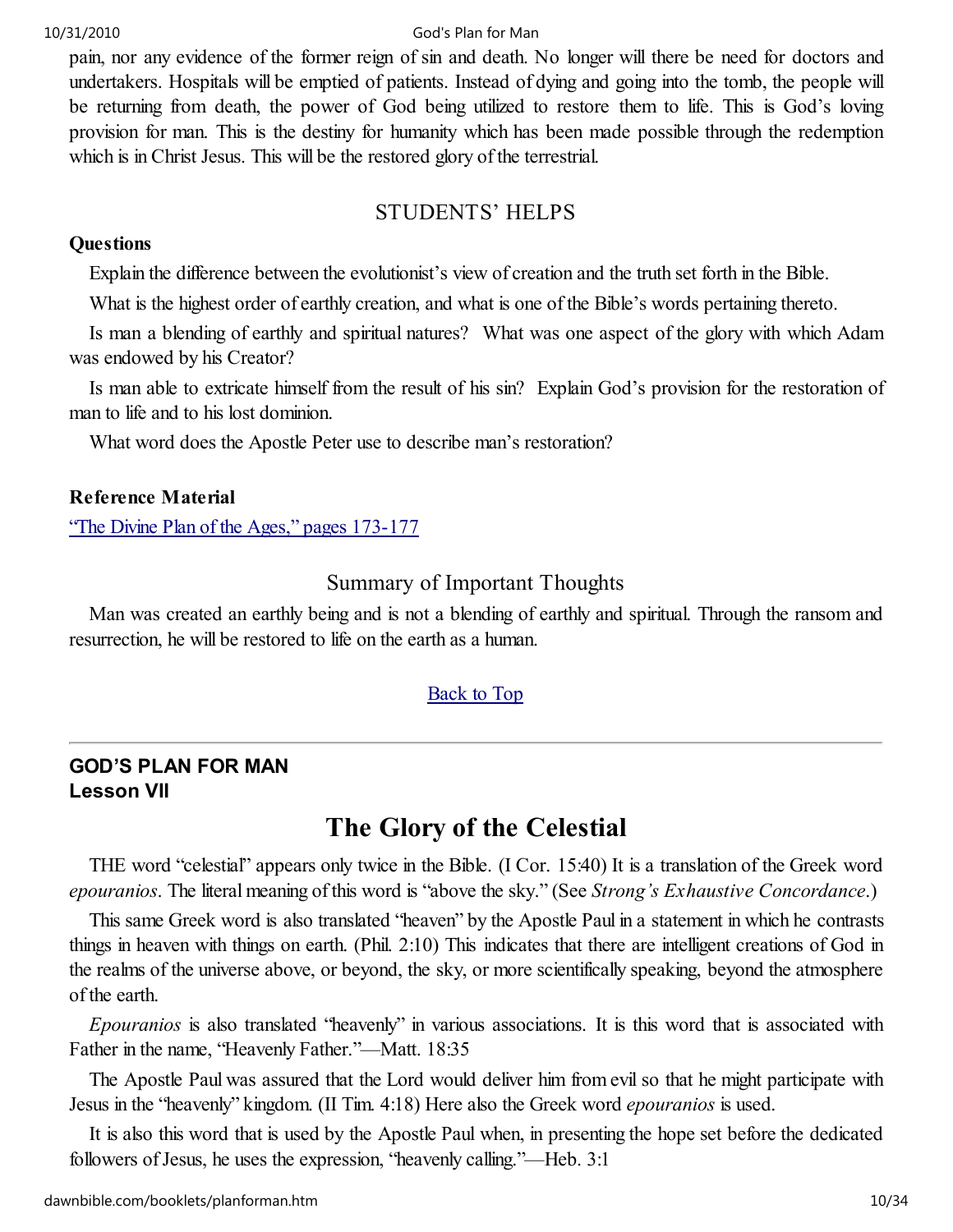When Nicodemus, a ruler in Israel, expressed surprise to Jesus over the idea of being "born again," Jesus referred to it as among the "heavenly things" which the human mind could not appreciate. (John 3:12) Here again it is the Greek word epouranios that is used.

The Apostle Paul uses this word in another context in which he emphasizes that celestial, or "heavenly," beings are separate and distinct from earthly, or human, beings. (I Cor. 15:48) Paul does explain, however, that some members of the human race will, in the resurrection, be exalted to a "heavenly," or celestial, state. —I Cor. 15:49

It is important to keep the import of these various texts of Scripture in mind, for they emphasize that there is a great distinction between the heavenly nature and the earthly nature, that the two are in no way blended into one, as erroneously supposed by so many. Man was in no sense whatever a heavenly, or spiritual, being when created, nor will the nature of man ever change.

The Scriptures do teach that those who sacrifice their earthly lives, following in the footsteps of Jesus, will be exalted to the heavenly nature in the resurrection. Indeed, in a future lesson we shall see that there are different planes of life, or natures, "above the sky" and that the followers of Jesus will be exalted to the very highest of these, even to the Divine nature.—II Pet. 1:4

It is this glorious hope that the promises of the Bible hold out to the faithful followers of the Master. It is worth far more than giving up all that we have and are in order to attain that glorious "prize" of the Divine nature.

The "glory of the celestial" is indeed a wonderful prize. The Apostle Paul describes it as "the prize of the high calling of God in Christ Jesus." (Phil. 3:14) Jesus explained that this "treasure in heaven" was attainable only by giving up all earthly treasures and becoming his followers into sacrificial death, which he illustrated by the idea of taking up our cross as his disciples. (Matt. 16:24) May all who have thus set their affections on things above be diligent as they press on in the narrow way which leads to glory, honor, and immortality.

#### STUDENTS' HELPS

#### **Questions**

How many times does the word "celestial" appear in the Bible, and what is the Greek word and its meaning from which it is translated?

What other words are used in the New Testament to translate the Greek word *epouranios*?

What is implied by Paul's contrast between the things in heaven and the things in earth?

What did the Apostle Paul mean by a "heavenly" kingdom and a "heavenly" calling?

What did Jesus say to Nicodemus about "heavenly" things?

Are the heavenly and earthly natures ever blended in one being? If not, why do followers of Jesus hope to be heavenly beings in the resurrection?

Are there different planes of being "above the sky"?

#### Reference Material

"The Divine Plan of the Ages," pages 181-184

#### Summary of Important Thoughts

The Bible teaches that God has created beings on higher planes of life than the human and that the faithful followers of Jesus are promised exaltation to the highest of these, which is the Divine.

dawnbible.com/booklets/planforman.htm 11/34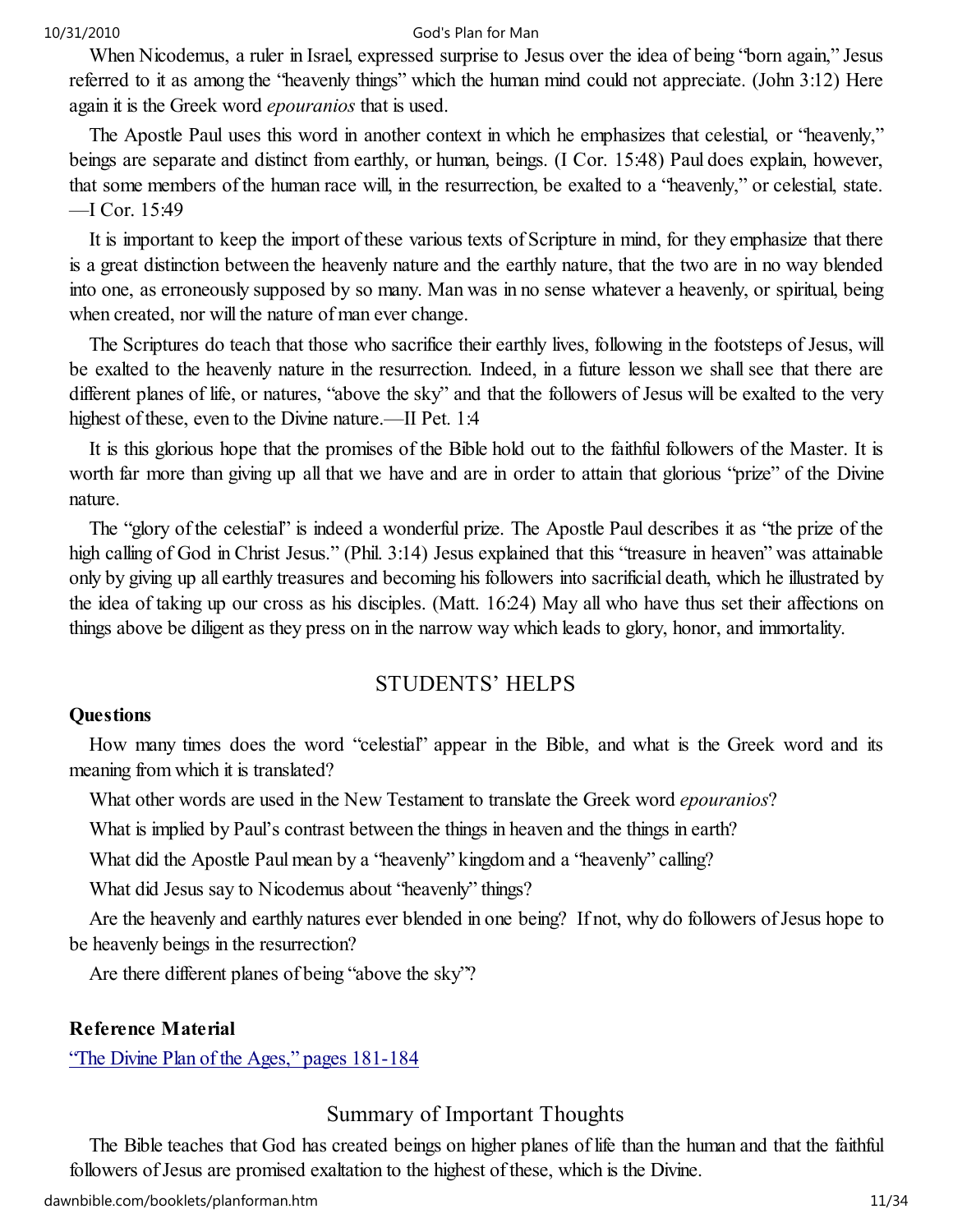### GOD'S PLAN FOR MAN Lesson VIII

# The Hope of Immortality

THOSE who possess immortality live everlastingly, but everlasting life is not necessarily immortality. Had our first parents remained obedient to their Creator and been permitted to continue partaking of the lifegiving trees of Eden, they would have lived forever, but they would not have been immortal.—Gen. 3:22-24

Immortality is indestructibility. It is a quality of the Divine nature which was possessed originally only by God and was conferred upon Jesus at the time of his resurrection.—John 5:26; Heb. 1:3; Matt. 28:18

The Apostle Paul informs us that Jesus brought both life and immortality to light through the Gospel. (II Tim. 1:10) The Gospel is the good tidings of salvation from death through the redeeming blood of Jesus Christ. During the Millennial Age eternal life will be offered to the whole world of mankind in fulfillment of God's promise to bless all the families of the earth, but those who now accept Christ, upon the basis of faith, and dedicate their lives to the Lord are promised immortality.—Rom. 2:7

This means that these faithful followers of Jesus will, in the resurrection, be highly exalted to be like him. (I John 3:1-3) To be like the resurrected Jesus means to be a partaker of the Divine nature.—II Pet. 1:4

To attain to this exalted condition and position implies humility and faithfulness to the Lord in the present life, a faithfulness demonstrated by a willingness to sacrifice life itself in the service of the Lord. And it must be an abiding faithfulness which continues until death.—Rev. 2:10

Man was created mortal. This means that death was a possibility, but not a necessity. Death for humans became a certainty because of sin. (Gen. 2:17; Rom. 5:12) The followers of Jesus being members of the human race are, by nature, mortal. By faith, the condemnation of death is lifted from them, and they lay down their justified humanity in sacrifice.—Rom. 5:18; 8:1

The Apostle Paul uses the contrasting words "corruptible" and "incorruptible" to describe the qualities of mortality and immortality, and he informs us that it is in the resurrection that Christians, who are now mortal, or corruptible, put on incorruption. For emphasis Paul repeats this thought, using the words mortal and immortality.—I Cor. 15:53,54

Paul refers to the time when death is swallowed up in victory. This is one of the Old Testament promises of God which applies to the Millennia! Age, when mankind is restored to perfect life on the earth. (I Cor. 15:54,55; Isa. 25:7,8) But these blessings of everlasting human life cannot flow out to the world of mankind until all the true followers of Jesus during the present age have proved worthy of exaltation to immortality. Then these will live and reign with Christ for the purpose of destroying the great enemy Death.—I Cor. 15:25,26; Rev. 20:6

## STUDENTS' HELPS

#### **Questions**

Explain the difference between immortality and eternal life.

What is one of the qualities of immortality, and who first possessed it?

Explain the manner in which Jesus brought both life and immortality to light through the Gospel.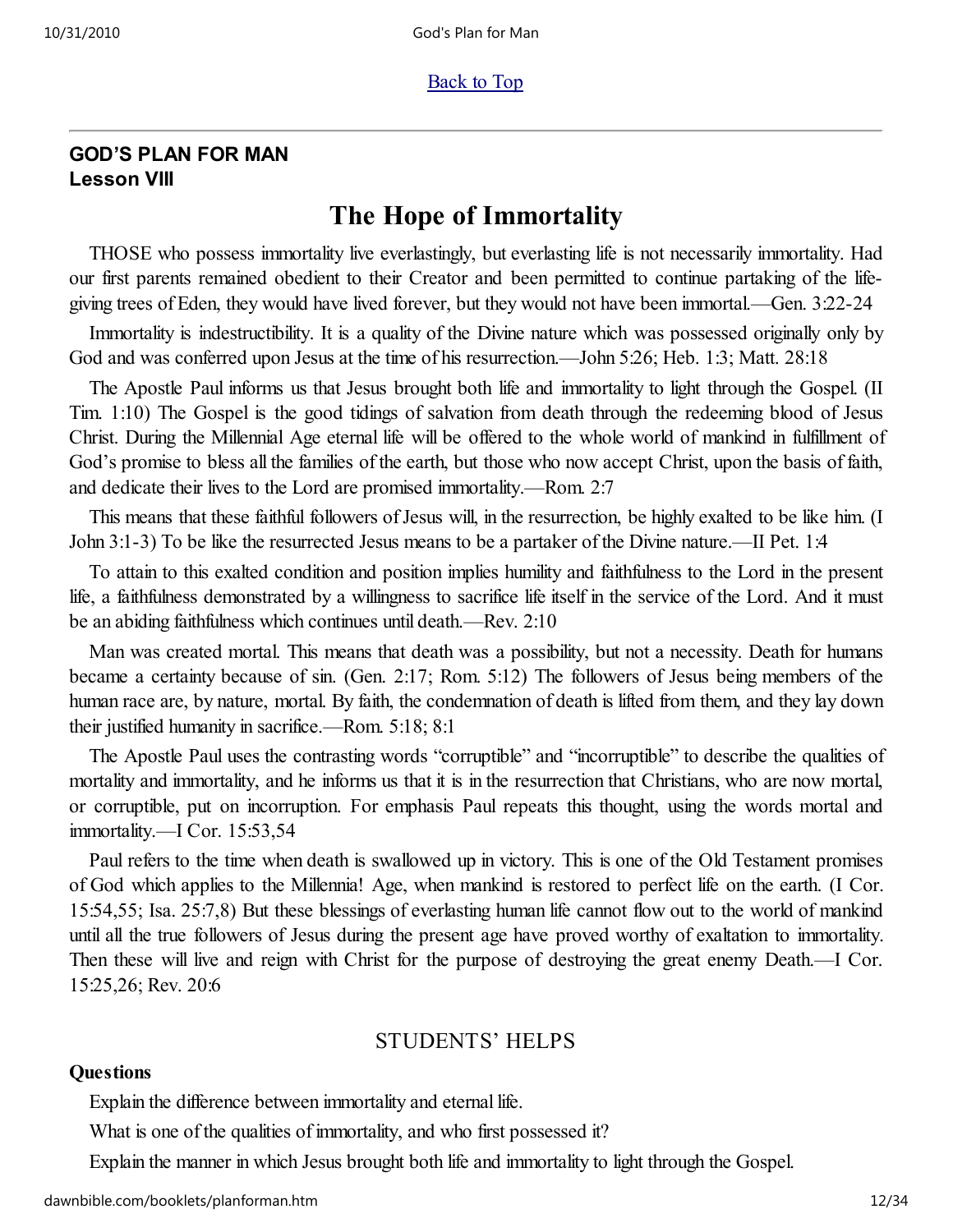When are Jesus' followers exalted to the Divine nature? How does one qualify to receive immortality?

Do the followers of Jesus die as condemned humans? Explain.

How does the Apostle Paul explain the exaltation of Christians to immortality, and when does this take place?

When will death "be swallowed up in victory"?

#### Reference Material

"The Divine Plan of the Ages," page 207, par. 1, and page 208

# Summary of Important Thoughts

Man was not created immortal, but immortality is promised to the faithful followers of Jesus and is conferred upon them in the resurrection.

#### Back to Top

# GOD'S PLAN FOR MAN Lesson IX

# Christ's Promised Return

THE disciples of Jesus confidently believed that their Master was the promised Messiah and that he had come in fulfillment of the Old Testament promises relating to the establishment of a powerful government that would extend its sphere of influence throughout the whole earth. (Isa. 9:6,7; Ps. 72:8; John 1:41,42) For this reason they were greatly disappointed when Jesus was arrested and cruelly put to death. They did not then realize that Jesus was giving his flesh for the life of the world.—John 6:51

It was not until later, through the enlightening influence of the Holy Spirit, that the apostles and other disciples in the Early Church learned that their kingdom hopes, which were centered in Jesus, would be realized only as a result of his return to earth in what has come to be referred to as his second advent. However, even before his death Jesus told his disciples that he was going away, that he would return, and that they would then be with him again.—John 14:3; Matt. 16:27

After Jesus' resurrection, when he appeared to his disciples for the last time before returning to heaven, they were much concerned over their hope of the kingdom. However, Jesus then gave them a commission to be his witnesses; and when he left them, two angels appeared and gave them assurance that Jesus would return to them.—Acts 1:6-11

In a sermon Peter preached shortly after Pentecost he spoke of Christ's return and associated the event with what he described as "times of restitution of all things."—Acts 3:20,21

The hope of the return of Christ to establish his kingdom and to reward his followers was very real to the members of the Early Church. It was a source of comfort and spiritual strength to them as they sought to bear witness concerning Jesus to a hostile world.—Titus 2:13; I Thess. 4:16-18

The brethren of the Early Church did not understand that the return of Christ was many centuries away. The general expectation then was that he would return very soon. Many of the promises gave them this viewpoint, for they did not take into consideration that the promises were based upon the Divine viewpoint of time.—Ps. 90:4; II Pet. 3:8,10; Rev. 3:11; 22:20 These brethren were in the difficult position of sponsoring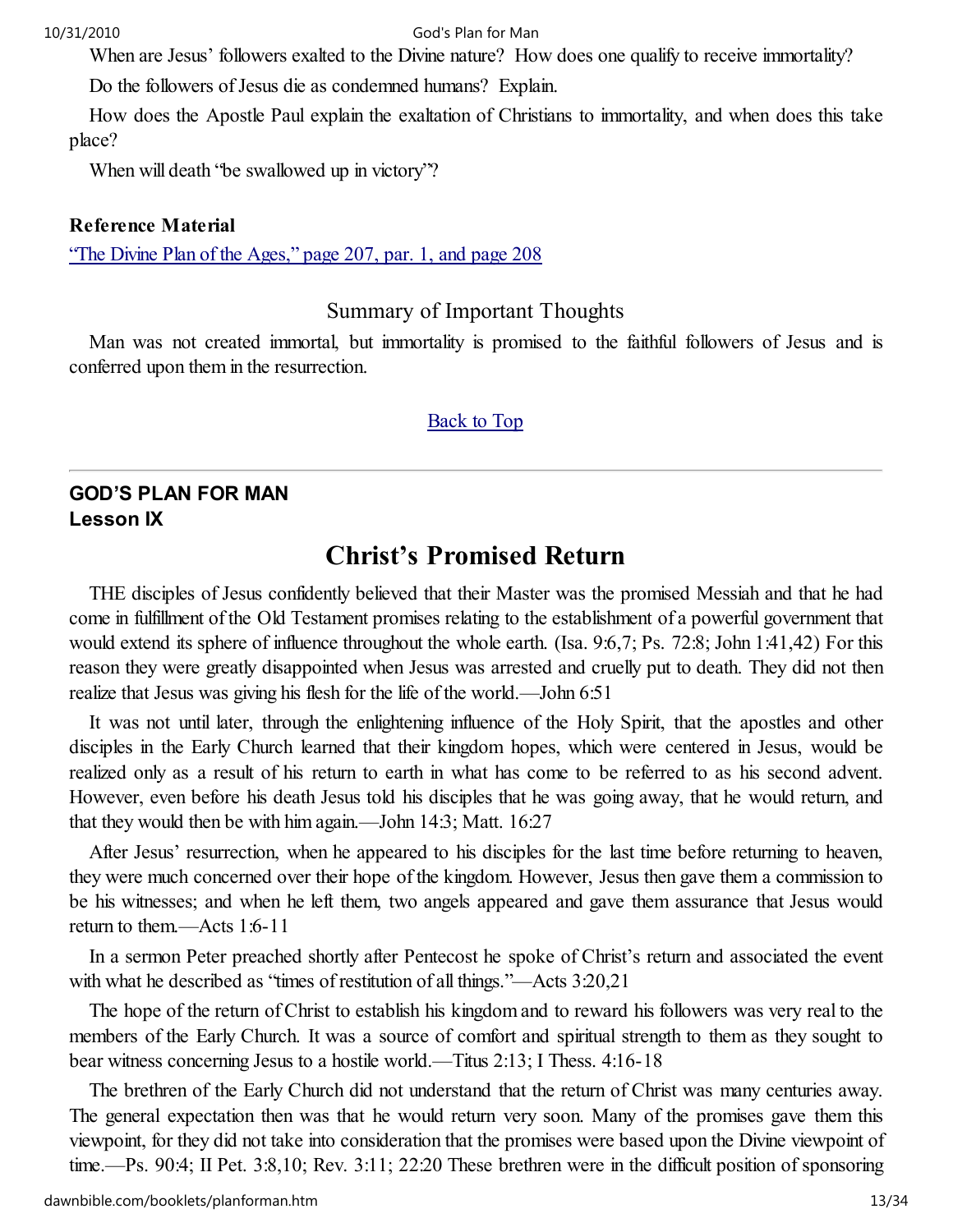the cause of a Messiah who had been put to death by his enemies. They understood why he had died, but the unbelieving world did not. True, they proclaimed the fact that Jesus had been raised from the dead; but to this had to be added that he had returned to heaven, which would seem incredible to an unbelieving world.

It was difficult to obtain acceptance of a message like this, and the faith of the brethren was sorely tried. To them, therefore, the return of their Lord was the center of all their hopes, and they longed for the time when he would appear.—I Pet. 1:7,8

# STUDENTS' HELPS

#### **Questions**

Why was the death of Jesus such a great test to his disciples' faith?

How and when did the apostles and other disciples in the Early Church learn that Christ would not establish his kingdom until his second advent?

What assurance was given to the disciples by two angels following Jesus' ascension? Quote the promise.

With what great work did the Apostle Peter associate Jesus' second coming?

Quote texts of Scripture to show the importance to the outlook of the Early Church of our Lord's return.

Did the brethren at the beginning of the age realize that the return of Christ was so far in the future from their day?

Explain the situation that was such a severe test of faith to the brethren of the Early Church, and relate this to the hope of Christ's appearance.

#### Reference Material

"The Divine Plan of the Ages," pages 93,94

## Summary of Important Thoughts

An important object of Jesus' first advent was to die as the Redeemer, to ransom the world from death. He comes the second time as the Deliverer, to restore mankind to life.

#### Back to Top

# GOD'S PLAN FOR MAN Lesson X

# Manner of Our Lord's Return

WHEN considering the manner of Christ's return to earth at his second advent, it is essential to remember that he is no longer a human being, that he sacrificed his humanity to provide redemption from death for Adam and his posterity, the human race. (Heb. 2:9; II Cor. 5:16) The Scriptures speak of the experiences of Jesus "in the days of his flesh," which are in the past. (Heb. 5:7) The Scriptures also inform us that Jesus was put to death in the flesh but in the resurrection was made alive in the Spirit, or a spirit being, the express image of his Heavenly Father.—Heb. 1:3; II Cor. 3:17; I Pet. 3:18

Being exalted to the Divine nature when raised from the dead, Jesus is now invisible to human eyes, even as the Creator himself. (I Tim. 1:17; 6:15,16) To prove to his disciples that he had been raised from the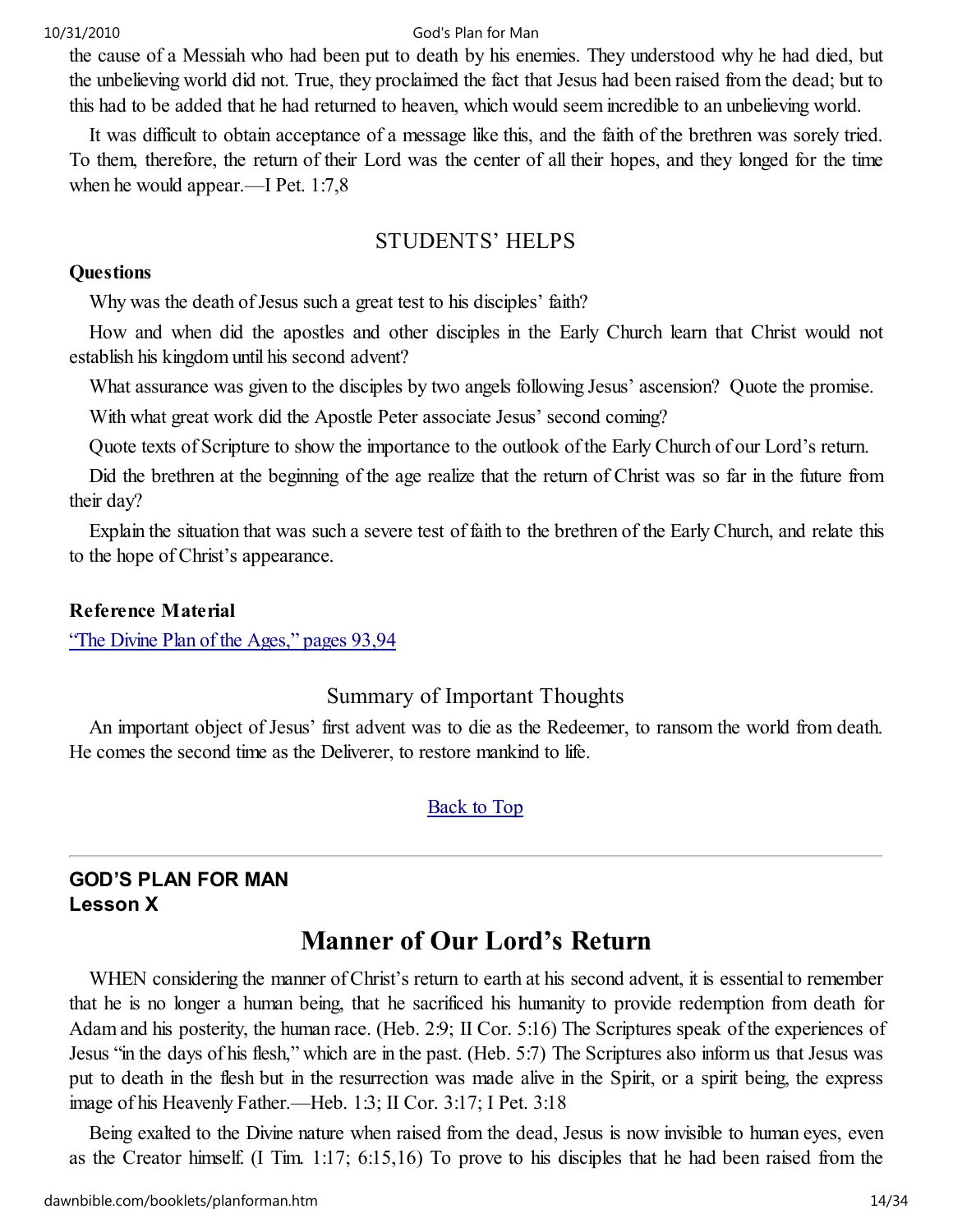dead, he miraculously appeared to them on different occasions in a body of flesh—once as a gardener, once as a stranger, etc. But these appearances are referred to in the Scriptures as "signs" and "proofs." (John 20:30; Acts 1:3) The apostles knew that in order to see Jesus as he is, a Divine being, they would have to be made like him, and they entertained this hope.—I John 3:1-3

Jesus taught his disciples that the world of mankind would not see him after his death and resurrection. (John 14:19) Jesus explained that his disciples would see him, and this is because they, in the resurrection, are to be made like him. Because human eyes are not able to see the resurrected and exalted Jesus, he is able to return secretly, while the world goes on with its ordinary affairs of life.—Rev. 16:15; I Thess. 5:2; II Pet. 3:10

Jesus explained that it would be necessary for his followers to watch the signs which would denote the fact of his second presence on earth and that for a time his presence would be unknown to all who did not "watch." Jesus likened this to the days of Noah before the Flood, when the world went on with its ordinary affairs of life, not knowing the real significance of the times in which they were living.—Matt. 24:38,39; Luke 21:36; 17:26,27

To be "watchers," as this term is used in the Bible, does not mean to gaze into the sky to see Jesus returning. The thought is, rather, to watch world events for the fulfillment of the prophecies pertaining to the time of our Lord's return. Peter speaks of the "sure word of prophecy."—II Pet. 1:19

Eventually the whole world of mankind will "see," or discern, the fact of our Lord's second presence. The Bible says that they will "see" him in the "clouds," meaning in the chaotic and distressing experiences incidental to the breakdown of earthly rulership and the establishment of the kingdom of Christ. The people of the world will never see Jesus in a literal sense.—Rev. 1:7; II Thess. 1:7-10

The world of mankind will discern Jesus in much the same manner as Job saw God. After his faith was severely tested by the afflictions which the Lord permitted to come upon him, Job said in prayer: "I have heard of thee by the hearing of the ear; but now mine eye seeth thee." (Job 42:5) Job did not see God literally but had gained a better understanding of him.

#### STUDENTS' HELPS

#### **Ouestions**

Why do we know that Jesus will never return to earth as a human? Cite scriptural proof.

How was it possible for the disciples to see Jesus after he had been raised from the dead? Will Jesus' followers ever be able to see him?

How do we know that the world of mankind will never see Jesus again?

How and by what means do the true followers of Jesus at this end of the age discern the fact of his return and second presence?

Explain what Jesus meant by his admonition to "watch." When and how will the whole world eventually "see" Jesus?

#### Reference Material

"The Time Is at Hand," pages 106-108

#### Summary of Important Thoughts

In studying the prophecies pertaining to the return of Christ and his second presence on earth, it is essential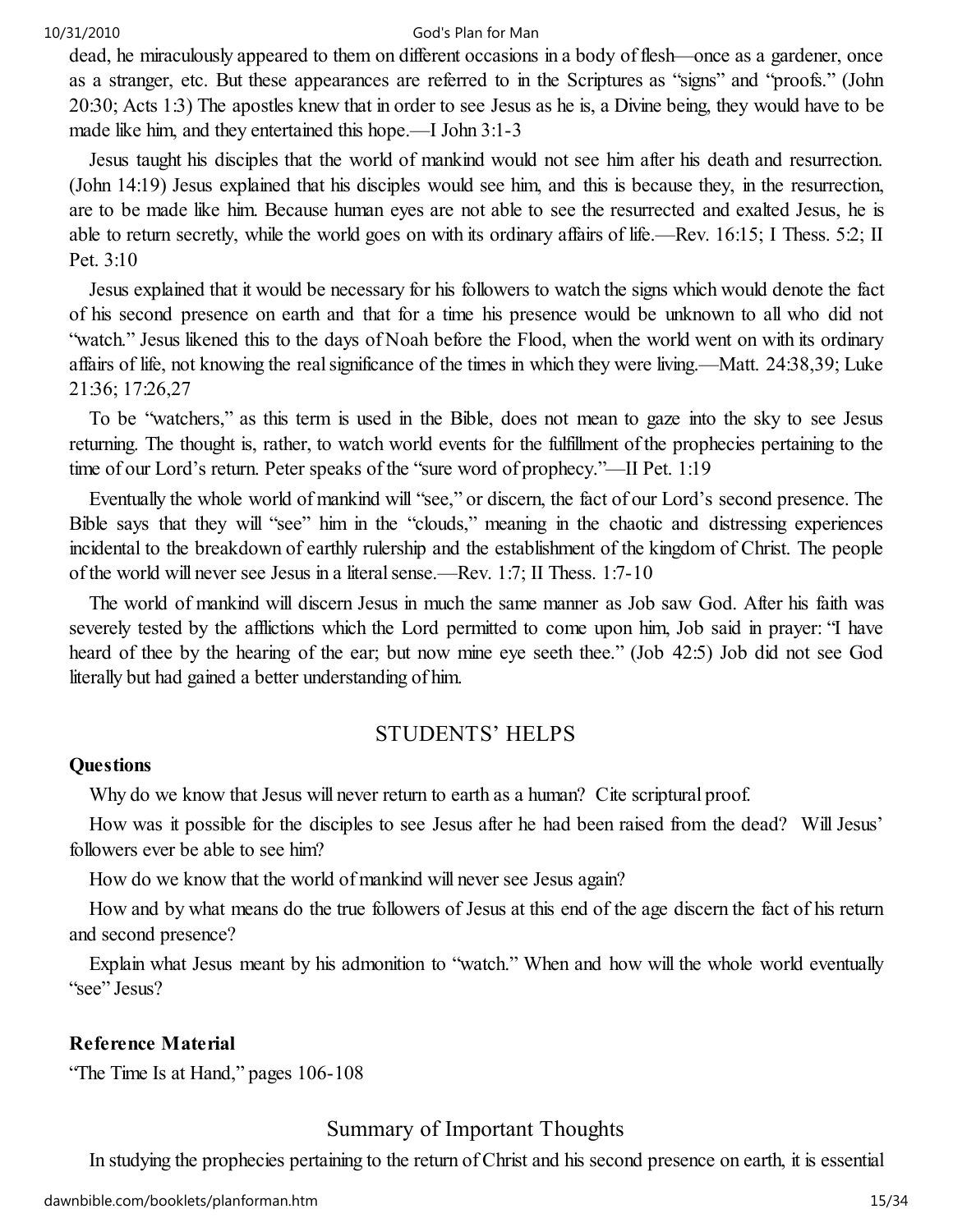to remember that he is now a Divine being, the "express image" of his Heavenly Father.

#### Back to Top

## GOD'S PLAN FOR MAN Lesson XI

# Three Worlds

THERE are important time divisions in the plan of God which the Bible refers to as worlds and ages. What the Bible says concerning anyone of these periods of time may not be true of another; so it is necessary in our study of the Bible to apply its various promises and prophecies to the proper period of time in the Divine plan; otherwise, the Bible will seem to be contradictory. This proper method of studying the Bible is referred to by the Apostle Paul as "rightly dividing the word of truth."—II Tim. 2:15

The entire period of time from Adam to the Deluge is referred to in the Bible as a "world"—"the world that then was." (II Pet. 3:6) Such faithful servants of God as Abel, Enoch, and Noah lived in this world. It was toward the close of this world that God instructed Noah to build an ark.—Gen. 6:14

The period of time beginning with the Flood and ending with the establishment of Christ's kingdom is what the Bible speaks of as "this present evil world." (Gal. 1:4) It is called an evil world, not because there is no good in it, but because evil predominates. Satan, the Devil, is the prince, or ruler, of "this present evil world."—Mal. 3:15; John 14:30; II Cor. 4:4

A third world begins when the returned Lord binds Satan and begins his thousand-year reign. It is referred to in the Bible as "the world to come." (Heb. 2:5) During the first thousand years of this third world, Jesus will be the supreme ruler; and the purpose of his reign will be to establish the will of God throughout the earth and to destroy all the enemies of God and of righteousness.—I Cor. 15:25-28

Since evil has predominated in the first two worlds, it is obvious that any references in the Bible to the general conditions during these two periods of time would take this into account. Only on special occasions, and for specific purposes, has God intervened in the affairs of mankind during these two worlds to halt wrongdoing. Most of the time it has seemed as though the wicked have flourished.—Job 21:7-15

For the present it appears that evil practices are almost unrestrained. It will be different in "the world to come," for then Satan will be bound, and the kingdom of Christ will be in control.—Rev. 20:1-4

During "this present evil world" the righteous servants of God are often persecuted. (II Tim. 3:12) Persecution is referred to in the Old Testament as the "rebuke" of God's people, and we are assured that this rebuke will be taken away by the agencies of Christ's kingdom. (Isa. 25:8) Then the righteous will flourish and even the great evils of sickness and death will be taken away. The Apostle John, writing concerning the third world in the Divine plan, said: "God shall wipe away all tears from their eyes; and there shall be no more death, neither sorrow, nor crying, neither shall there be any more pain: for the former things are passed away."—Ps. 72:7; Hosea 13:14; I Cor. 15:55; Rev. 21:1-5

#### STUDENTS' HELPS

#### **Questions**

You have probably heard it said that the Bible is contradictory; but this is not true, as you will realize if you know the answers to these questions.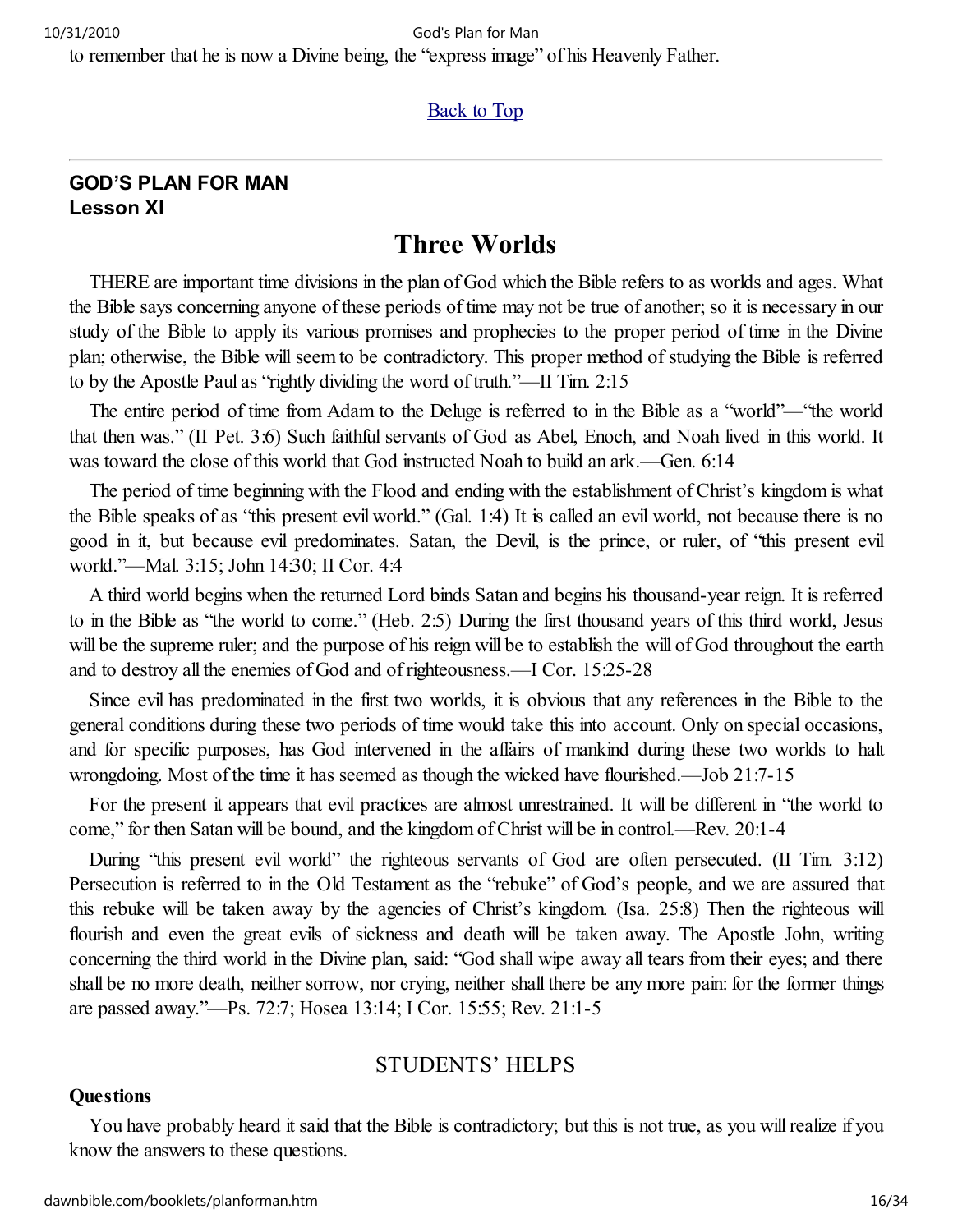Explain what the Apostle Paul meant by "rightly dividing the word of truth."

How does the Bible describe the antediluvian world?

What name does the Bible give to the period of time beginning at the Flood, which we sometimes refer to as "the world of today"?

How does the Bible describe "the world of tomorrow," and when does this world begin?

Does God ever interfere with the wickedness of "this present evil world"? What will be one of the factors to change this situation in "the world to come"?

Will the righteous servants of God always be persecuted?

#### Reference Material

"The Divine Plan of the Ages," pages 65-70

#### Summary of Important Thoughts

In order to understand the teachings of the Bible, it is essential to know the various time divisions in the plan of God and apply the promises and prophecies of the Bible in their proper time periods.

#### Back to Top

#### GOD'S PLAN FOR MAN Lesson XII

# Four Ages

IN OUR previous study we learned that there are three major time divisions in the plan of God. The first of these was the world before the Flood; the second, the period which began at the Flood and ends with the establishment of Christ's kingdom; the third is the world which begins with the binding of Satan and the establishment of Christ's kingdom and continues into the eternal future.

The second of these major time divisions, described by the Apostle Paul as "this present evil world" (II Cor. 4:4; Gal. 1:4), is divided into three ages. The first of these ages began with the drying up of the waters of the Flood and continued until the death of Jacob, the grandson of Abraham. During this period God carried forward his plan through individual patriarchs such as Noah, Abraham, Isaac, and Jacob. He made promises to Abraham, which were reiterated to Isaac and inherited as a birthright by Jacob.—Gen. 12:3; 22:16-18; 26:3-5; 27:28,29; 28:10-14

Beginning with the death of Jacob, God began to deal with his twelve sons as a family, or nation. This change is suggested by the fact that, while Isaac could bestow his parental blessing upon only one of his sons, Jacob blessed all twelve of his sons, although only Judah received the promise. (Gen. 49:8-10) Later, after they were delivered from Egypt, God gave this people his Law, and to these he sent his prophets. (Rom. 3:1,2) We refer to this period in the plan of God as the Jewish Age, for God dealt exclusively with the Jewish nation during this period.—Amos 3:2

The Jewish Age was characterized by the fact that it was during this time that God gave the Israelites his Law and sent his prophets to them. This arrangement ended with the first advent of Christ, John the Baptist being the last of the prophets. (Luke 16:16) One of the essential purposes of the Jewish Age was to give the Israelites as a people an opportunity to qualify for association with the Messiah in the future blessing of the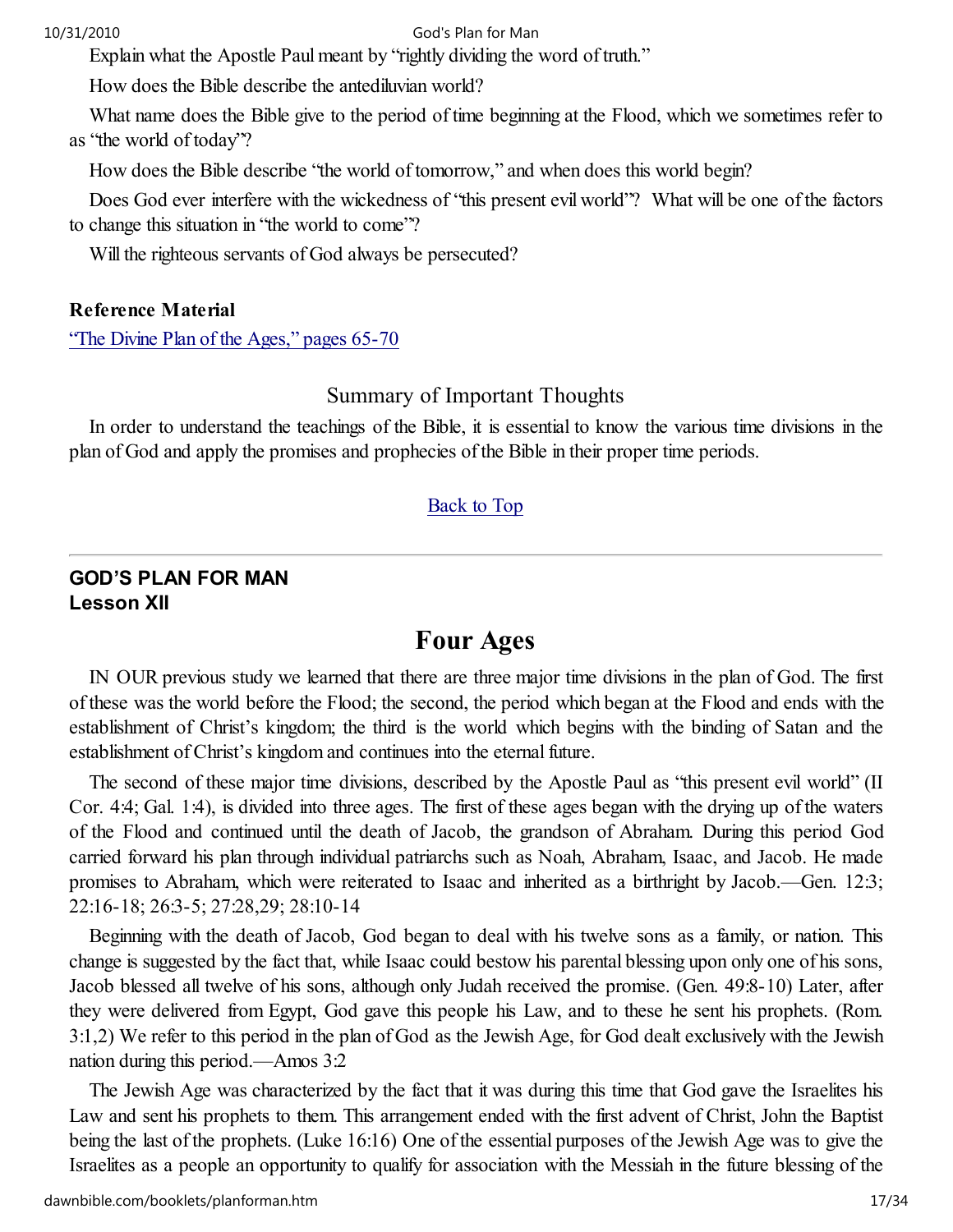world, but in this they failed.—Exod. 19:5,6

The final test upon the nation was the coming of the Messiah, and they failed by rejecting him. Here the Gospel Age began, an age in which God deals with individuals who respond to the Gospel and devote themselves to his service. A few of the Israelites were the first to embrace this opportunity. (John 1:11,12) But there were not sufficient of the Israelites to make up God's foreordained number of joint-heirs with Christ, so the Gospel began to be preached also to the Gentiles, and this proclamation of the Gospel has continued throughout the age.—Acts 1:8

Following the Gospel Age comes the Millennial Age. This will be the first age in the third world. This is the age of Christ's rulership over the earth. It is the age during which all evil will be destroyed, including sickness and death. (I Cor. 15:25,26) This is the great consummation age in the plan of God when his great design will be completed.—Eph. 1:10

Through The Christ, Head and body—the faith seed of Abraham—the knowledge of the Lord will be caused to fill the earth as the waters cover the sea. In that righteous kingdom nothing will be permitted to hurt nor destroy.—Isa. 11:9

#### STUDENTS' HELPS

#### **Ouestions**

To know what God's work has been in the various ages of his plan and what it will be in the future is essential in order to appreciate the harmony of the Bible. Can you answer these questions?

How many major time divisions are there in the plan of God? Identify them!

What is the name of the first age in the second world, and what is characteristic of this age?

When did the second age in the present world begin? When did it end?

What were some of the things accomplished by God during the Jewish Age?

What was God's final test of obedience upon the Jewish nation? What blessing came to those who accepted Jesus?

What is the name of the first age in "the world to come," and what will be accomplished by God during this age?

#### Reference Material

"The Divine Plan of the Ages," pages 70-75

#### Summary of Important Thoughts

The application of the various texts of Scripture to their proper age is most important in the study of the Bible.

#### Back to Top

#### GOD'S PLAN FOR MAN Lesson XIII

# The Day of the Lord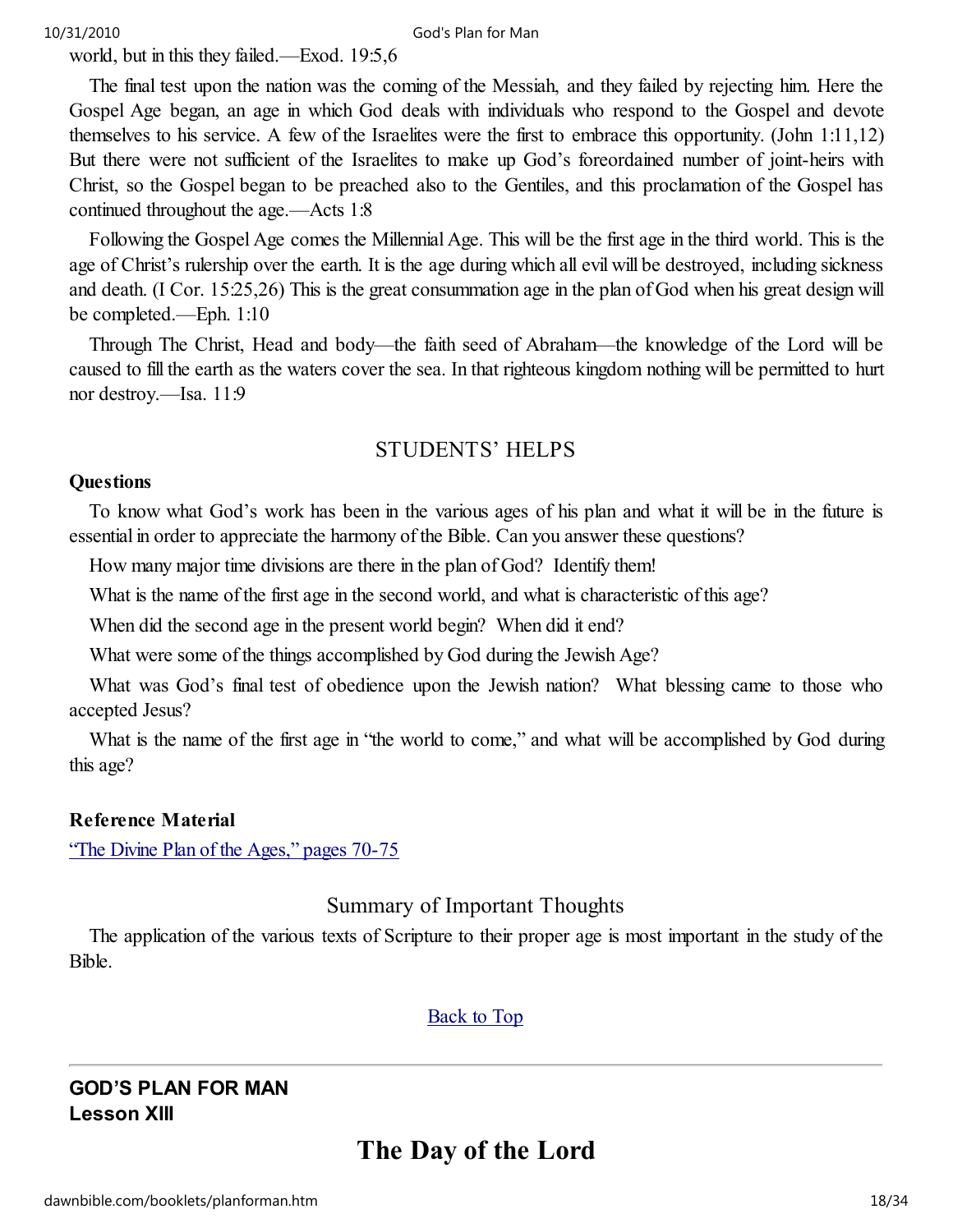THE Bible uses the expression "day of the Lord" (or day of Jehovah) to denote that period in the closing days of this Gospel Age when the hand of God is manifested in the affairs of men. It is properly applied to that part of Christ's second presence during which Satan's world, or social order, is being destroyed, preparatory to the establishment of Christ's millennial kingdom.—I Thess. 5:2,3; II Pet. 3:10

The work of Christ as the Arm of Jehovah in setting aside Satan's social order is described as being accomplished during the "days of the Son of man." (Luke 17:26,27) It is the time when Jesus, "the Son of man," is present, the crumbling of the institutions of the earth being among the signs that he has returned.

This day of the Lord, or Jehovah, is also foretold in the Old Testament, where it is symbolically described as one of clouds and darkness, denoting trouble. (Joel 2:1,2) Daniel described this day as "the time of the end," in which there would be a great "time of trouble."—Dan. 12:1,4

This same period of national and international trouble which denotes the destruction of Satan's world is also described in the Bible as the day of "God's vengeance." (Isa. 34:1-8; Jer. 25:32,33) During this period the sinful and selfish institutions of men, dominated by Satan, are to be destroyed, whereas heretofore these have been allowed to flourish.

At the close of this "day," selfish human authority throughout the earth will be replaced by Divine authority, in the hands of Christ. (Rev. 11:15,17,18) The Bible reveals that in the process of destroying the evil institutions of men the nations become angry, leading to the time of great tribulation foretold by Jesus.—Matt. 24:21,22

The Bible also uses the expression "last days" with reference to these final days of this present Gospel Age, just prior to the establishment in the earth of Christ's righteous kingdom. This kingdom is likened to a great mountain which has a dominating position over all other "mountains" and "hills," symbolic of the "kingdoms of this world." The Bible shows that the people will recognize the authority of Christ's kingdom and through obedience to its laws will find peace and security.—Mic. 4:1-4

Evil will not have been completely destroyed until the closing years of Christ's kingdom. While it is during the day of the Lord that the selfish governmental institutions of men are destroyed in a time of national and international trouble, the work of abolishing all evil will continue during the ensuing thousand years of the kingdom. Finally all "enemies" will have been destroyed.—I Cor. 15:25,26

#### STUDENTS' HELPS

#### **Questions**

In the study of prophecy it is essential to realize that a "day" frequently stands for a long period of time. The proper answers to the following questions will reveal this.

What is "the day of the Lord" referred to in the prophecies of the Bible, and how long is it?

What does the Bible mean by "the days of the Son of man"?

How did the Prophet Joel and the Prophet Daniel describe "the day of the Lord"?

What is the day of "God's vengeance"? Explain what will be accomplished during this prophetic "day."

What are the "last days" mentioned in the prophecies, and what takes place during these "days"?

How long will the work of destroying evil continue?

#### Reference Material

"The Battle of Armageddon," pages 11-20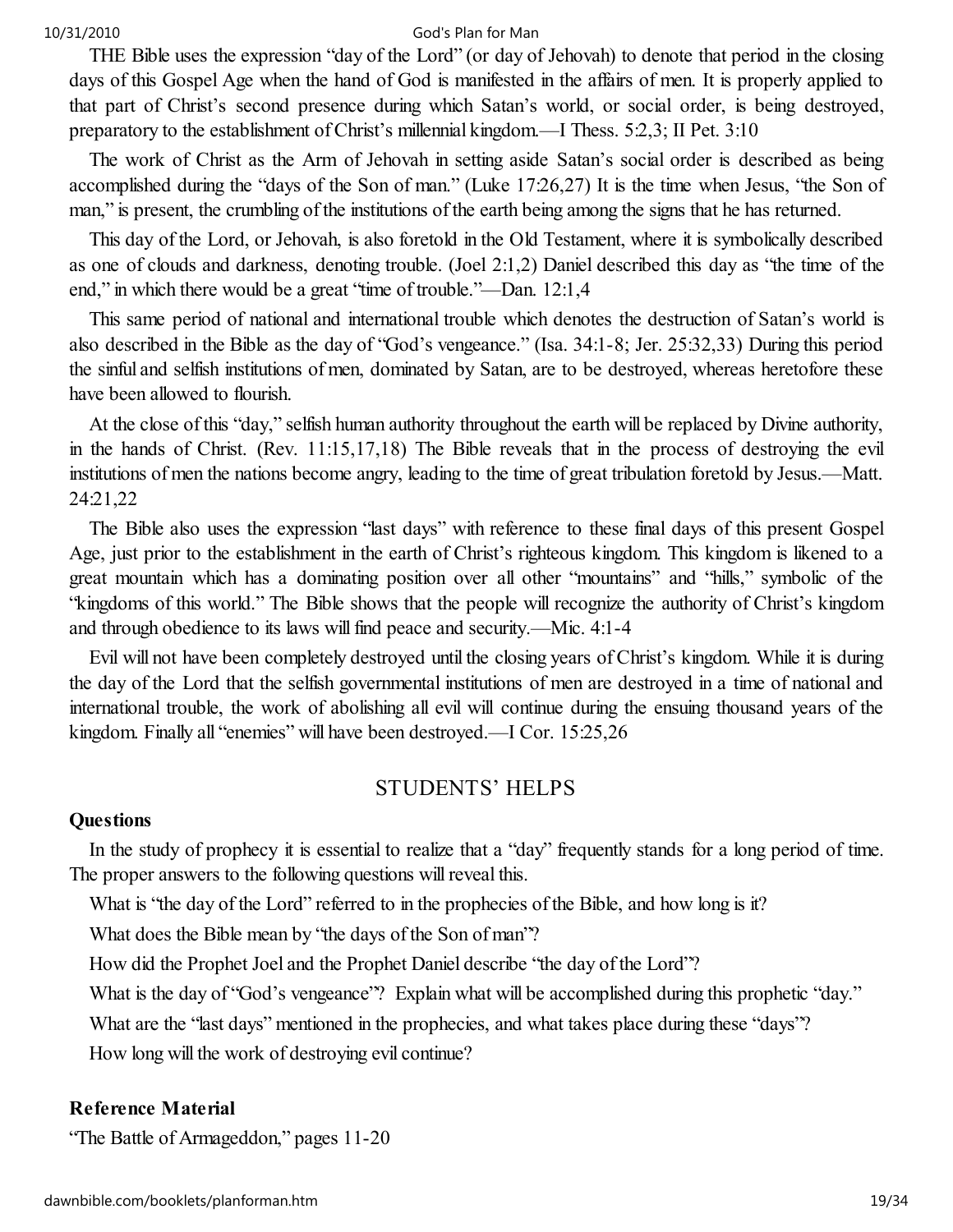### Summary of Important Thoughts 10/31/2010 God's Plan for Man

"The day of the Lord," or day of Jehovah, is that period of time in the closing days of the Gospel Age, prior to the establishment of Christ's thousand-year kingdom, when the selfish, evil institutions of men are to be destroyed in a great time of trouble. It is also described in the Scriptures as the day of God's anger and wrath, and the day of God's vengeance.

#### Back to Top

# GOD'S PLAN FOR MAN Lesson XIV

# Object of Our Lord's Return

IN A former study we learned that Jesus was born into the world as a man in order that he might sacrifice his human life for the sins of the people and thus redeem them from death. It was for this purpose that he gave his flesh, his humanity, for the life of the world.—John 6:51

The work of the Lord in the earth since Jesus' death and resurrection has not been the restoring of the people to health and life on the earth (though this was provided by his death and resurrection) but the selection from mankind of those willing to suffer and die with him, that they might live and reign with him. This company of people is described in the Bible as a "people for his name."—Acts 15:14

However, the Scriptures assure us that, as a result of the redeeming work of Christ, mankind will be restored to life on the earth. Christ returns to earth to accomplish this great work during what the Bible describes as "times of restitution of all things." The Bible informs us that the "times of restitution" have been foretold by all God's holy prophets.—Acts 3:19-21

Isaiah was one of God's holy prophets, and he foretold a day when the people would not say they were sick. (Isa. 33:24) Isaiah also forecast that blind eyes would be opened, and that deaf ears would be unstopped, and that those redeemed by Jesus—"the ransomed of the Lord"—would return from death. (Isa. 35:5,10) In another forecast of the "times of restitution" Isaiah wrote that God would wipe away the tears of the people and that death would be destroyed.—Isa. 25:8

Jeremiah was another of God's holy prophets, and he foretold that children who had died would be restored to life, brought back, that is, from "the land of the enemy."—Jer. 31:15-17

The work of restoring mankind to health and life on the earth will be accomplished through the agencies of Christ's kingdom. This kingdom is symbolized in the Bible by a mountain, "the mountain of the Lord," and the Prophet Micah foretold that in this "mountain," or kingdom of the Lord, the people would learn war no more and that none would make them afraid.—Mic. 4:1-4

In the Old Testament those who have died are likened to prisoners who are held captive. Their awakening from death is described as a release from their captivity. Ezekiel, another of God's holy prophets, using this terminology, foretold the restoration of the Sodomites, the Samaritans, and the Israelites. (Ezek. 16:53) Using this same language the Prophet Jeremiah foretold the restoration of other wicked people of the past.— Jer. 48:47; 49:39

The Prophet Habakkuk foretold that following the return of the Lord the earth would be filled with a knowledge of the glory of the Lord. (Hab. 2:14) All these blessings will come to the peoples of the earth as a result of our Lord's return.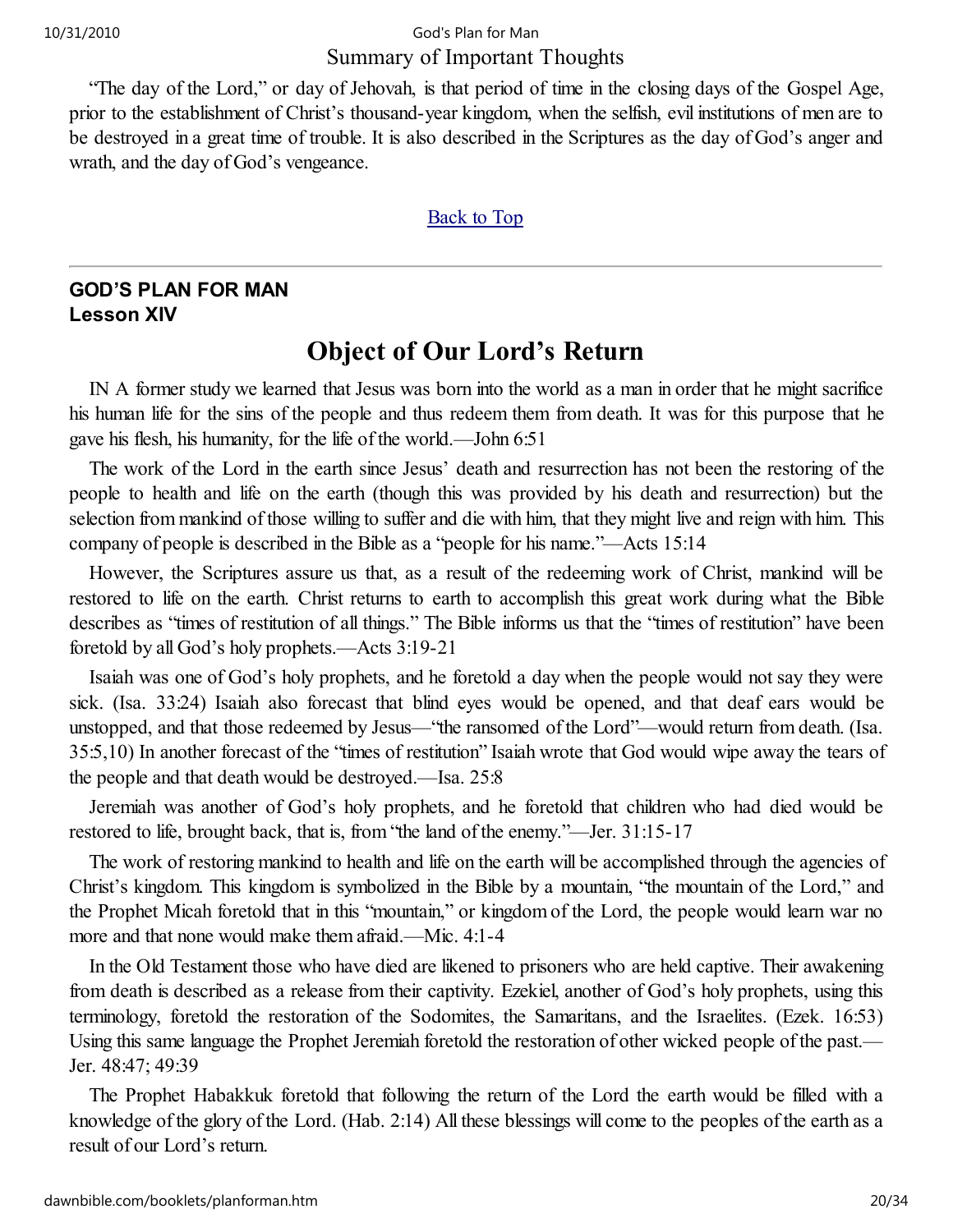# STUDENTS' HELPS 10/31/2010 God's Plan for Man

#### **Ouestions**

What was one of the main purposes of Christ's first advent? What has been the work of the Lord in the earth since the death and resurrection of Jesus?

What is one of the main purposes of Christ's return to earth at his second advent? How does Peter describe this future accomplishment?

Cite some of Isaiah's prophecies concerning the "times of restitution of all things."

How do we know that children will be raised from the dead during "the times of restitution"?

What is one of the symbols of Christ's kingdom? What assurance is given us in one of Micah's prophecies in which this symbol is used?

How does the Old Testament sometimes describe the dead, and how is their resurrection promised?

When will the knowledge of the Lord fill the earth?

## Reference Material

"The Divine Plan of the Ages," pages 93-95

# Summary of Important Thoughts

Christ does not return to destroy the earth but to restore the people to health and life.

## Back to Top

# GOD'S PLAN FOR MAN Lesson XV

# The Kingdom of Christ

THE kingdom of Christ is a very prominent topic of the Bible. It is sometimes referred to as the kingdom of God, which is appropriate, because it is God who provided for his Son to set up the kingdom in the earth. It is also sometimes referred to as the kingdom of heaven, which emphasizes that this world government of promise is not of human planning and origin but is set up and empowered by the God of heaven.—Dan. 2:44

Some of the promises and prophecies of the Bible pertaining to the kingdom refer to its rulers, while others pertain to its subjects, those who have an opportunity to be blessed through the administration of its righteous laws. Jesus Christ will be the great King, or Ruler, in that kingdom.—Zech. 9:9,10; Rev. 19:16; John 18:37

Associated with Jesus as rulers in his kingdom will be those who, during the Gospel Age, have denied themselves and faithfully taken up their cross to follow him, willingly drinking of his cup of suffering. These are spoken of in the Scriptures as those who suffer and die with Jesus and as being raised from the dead to live and reign with him.—Rev. 20:4

Jesus and his followers will not rule as human kings but as Divine, and they will be invisible to human eyes. (Col. 1:13-15) The assurance is given the followers of Jesus that they shall be like him.—I John 3:1-3; II Pet. 1:4

One of the illustrations the Bible gives of the change of nature from human to Divine is being "born again." Jesus explained to Nicodemus that those who are born again are invisible and powerful, like the wind. (John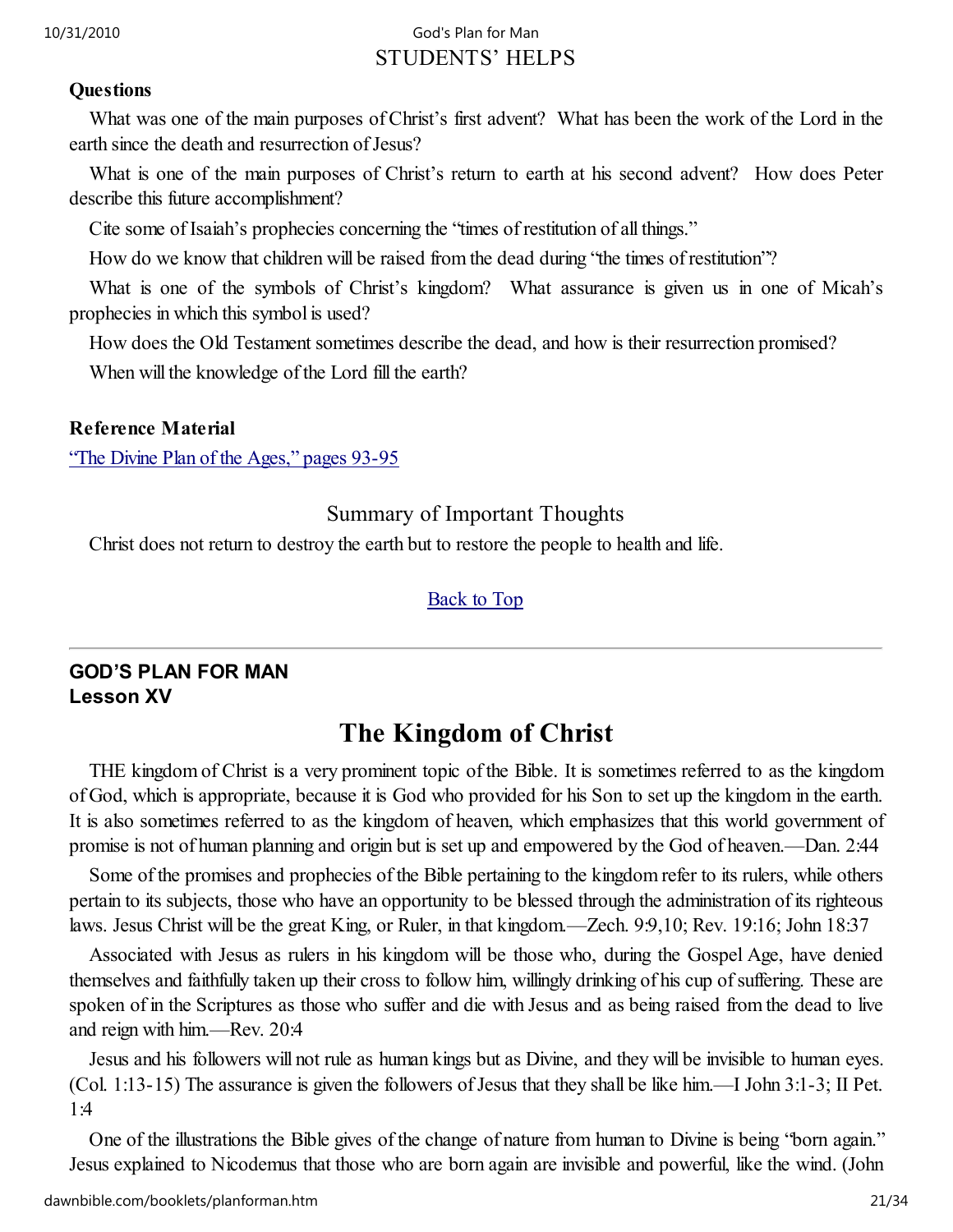3:6-8) The birth from human to spirit nature takes place in the resurrection; and when Jesus was raised from the dead he was able to go and come invisibly, appearing to his disciples only when he wished to do so.

In the kingdom of Christ these invisible and powerful kings, or rulers, will be represented on the earth and among men by the faithful servants of God who suffered and died for righteousness' sake prior to the first advent of Jesus. These are referred to in the Bible as the "fathers," and the promise is that they are to be made "princes in all the earth."—Ps. 45:16

The Apostle Paul explains that these faithful servants of God in ancient times will be brought forth from death perfect, in what he describes as a "better resurrection." (Heb. 11:35,39,40) Paul mentions the names of a few of these ancient worthies, but the Scriptures indicate that there are many others of those former ages who proved their loyalty to God and will be used in the kingdom. Jesus also referred to the ancient worthies and to their place in his kingdom.—Matt. 8:11; Luke 13:28,29

"It is through these two phases of the kingdom that the promise to Abraham is to be verified—'In thee and in thy seed shall all the families of the earth be blessed.' 'Thy seed shall be as the sand of the sea, and as the stars of heaven'—an earthly and a heavenly seed, both God's instruments of blessing to the world. … This root-covenant [Rom. 11:17] bears these two distinct kinds of branches, each of which in the resurrection will bear its own distinct kind of perfect fruitage—the human and spiritual classes in kingdom power." (A)

## STUDENTS' HELPS

#### **Questions**

Mention different ways in which the messianic kingdom is described in the Bible, and explain.

Who will be the subjects in the kingdom, and who will be the great King?

Who will be associated with Jesus as kings in his kingdom?

Will Jesus and his joint-heirs rule in the earth as humans? Explain.

What is one of the illustrations the Bible gives of the change from human to spirit nature?

Who will serve as the human and visible representatives of the spiritual rulers in Christ's kingdom?

Will the ancient worthies be imperfect when they are raised from the dead?

#### Reference Material

(A) "The Divine Plan of the Ages," pages 288-292; "The Battle of Armageddon," page 625, par. 1,2

# Summary of Important Thoughts

There will be rulers and subjects in the kingdom of Christ. The principal rulers will be spiritual and invisible to men, but they will have human representatives.

## Back to Top

#### GOD'S PLAN FOR MAN Lesson XVI

# Subjects of Kingdom Blessed

THE subjects of Christ's kingdom will be the people of the whole world, including those who have died,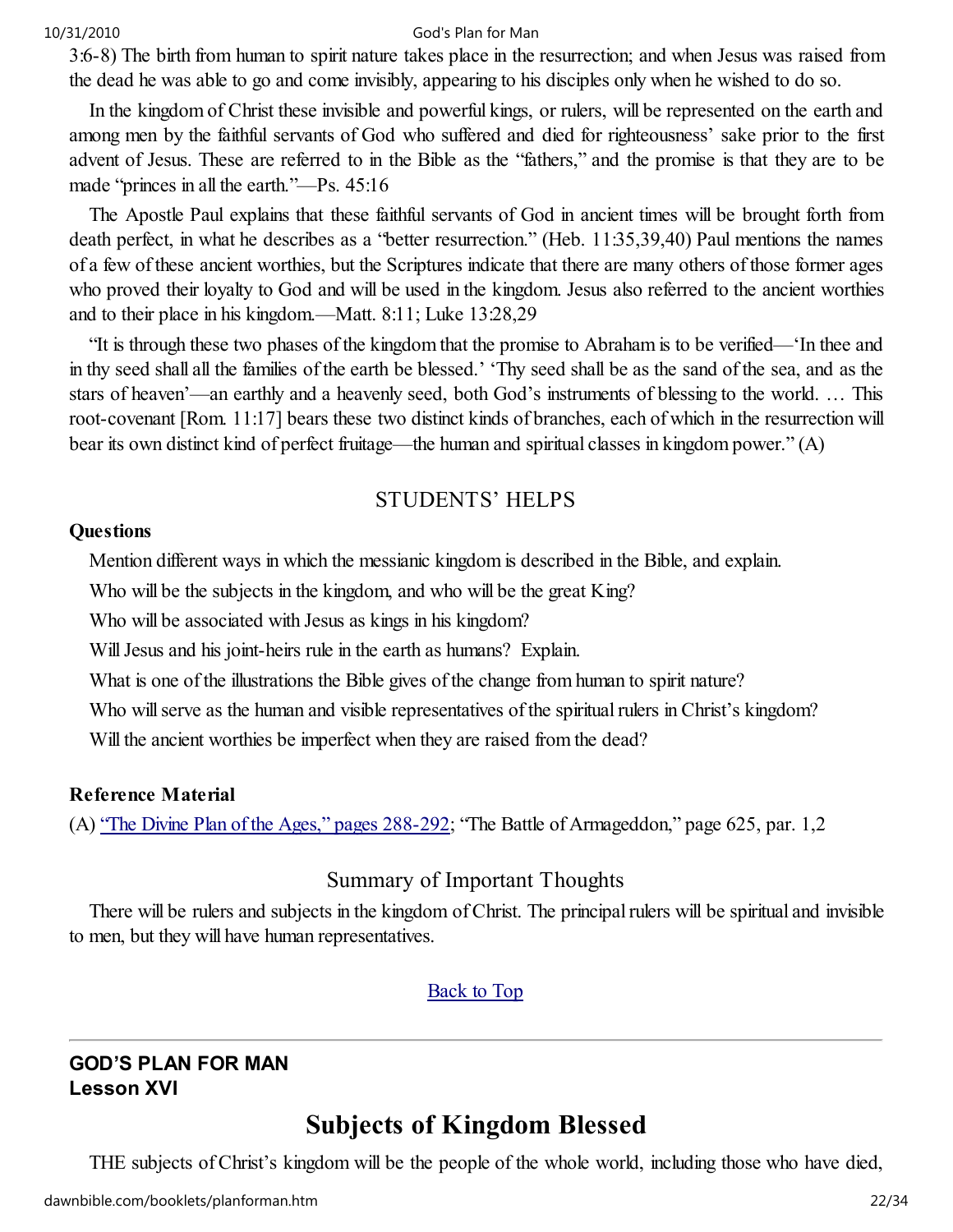with the exception of those who, during the time they lived, proved worthy to be among either the spiritual or earthly rulers in the kingdom. Their blessings will consist of all the good things which properly belong to humans who desire to be in harmony with the righteous laws of their Creator. (Ps. 145:16) These blessings are fittingly referred to in one of the promises of the Bible as a "feast."—Isa. 25:6

There are many heretofore unobtainable blessings for which the human race has yearned and struggled. One of these is peace. The people of all nations have longed for a time when there would be no more wars, and God has promised that through the agencies of Christ's kingdom peace will be established—universal and eternal peace.—Ps. 46:9,10; Isa. 2:3,4; 9:7

Throughout the ages there has always been a great deal of uncertainty with many concerning their economic needs. While in America Social Security has eased these tensions to some extent, the problem is far from solved on a global basis. Only Christ's kingdom will bring the real solution. Under the laws of that kingdom, equitable and happy conditions will exist for all.—Mic. 4:4; Ps. 72:11-13; Isa. 65:21,22

Another contributing cause of human unhappiness has been the wide conflict of opinion with respect to God and religion. In every age this has led to bitter hatred and persecution. In many countries today efforts are being made to solve this problem, but at best these lead only to surface agreements of unity. However, through the administration of Christ's kingdom this problem will be completely and eternally solved.

God's promises assure us that he will write his law in the hearts of the people and that all shall truly know him.—Jer. 31:31-34

We are also assured that the Lord will turn a pure message of truth to the people, upon the basis of which all will serve him unitedly. (Zeph. 3:9) We are informed that then the knowledge of the Lord will fill the earth as the waters cover the sea.—Isa. 11:9

All these blessings, wonderful as they are, would be of no permanent value if the people continued to become ill and die; so the Scriptures assure us that the problem of sickness and death will also be solved. This plague upon the human race will be destroyed.—Isa. 33:24; 25:8; I Cor. 15:25,26

The blessings of Christ's kingdom will be extended to those who are dead, for they will be awakened from the sleep of death. (Dan. 12:2; John 5:28,29) The entire dead world of mankind has been ransomed by the death of Jesus, and we are promised that the ransomed of the Lord are to return from death. (Isa. 35:10) This will include the wicked as well as the righteous.—Acts 24:15

## STUDENTS' HELPS

#### **Questions**

Who will be the subjects of Christ's kingdom, and what blessings will they receive? How does the Bible symbolize these blessings?

Quote scriptures to prove that Christ's kingdom will give peace to all mankind.

Will the subjects of Christ's kingdom need to have any fears concerning their food, clothing, and shelter?

Will religious controversy continue during the thousand years of Christ's kingdom? Ouote some of the texts of the Bible on this question.

Will Christ's kingdom remove the plague of sickness and death?

Will those who have died have an opportunity to enjoy the blessings of Christ's kingdom?

#### Reference Material

"The Divine Plan of the Ages," pages 111-114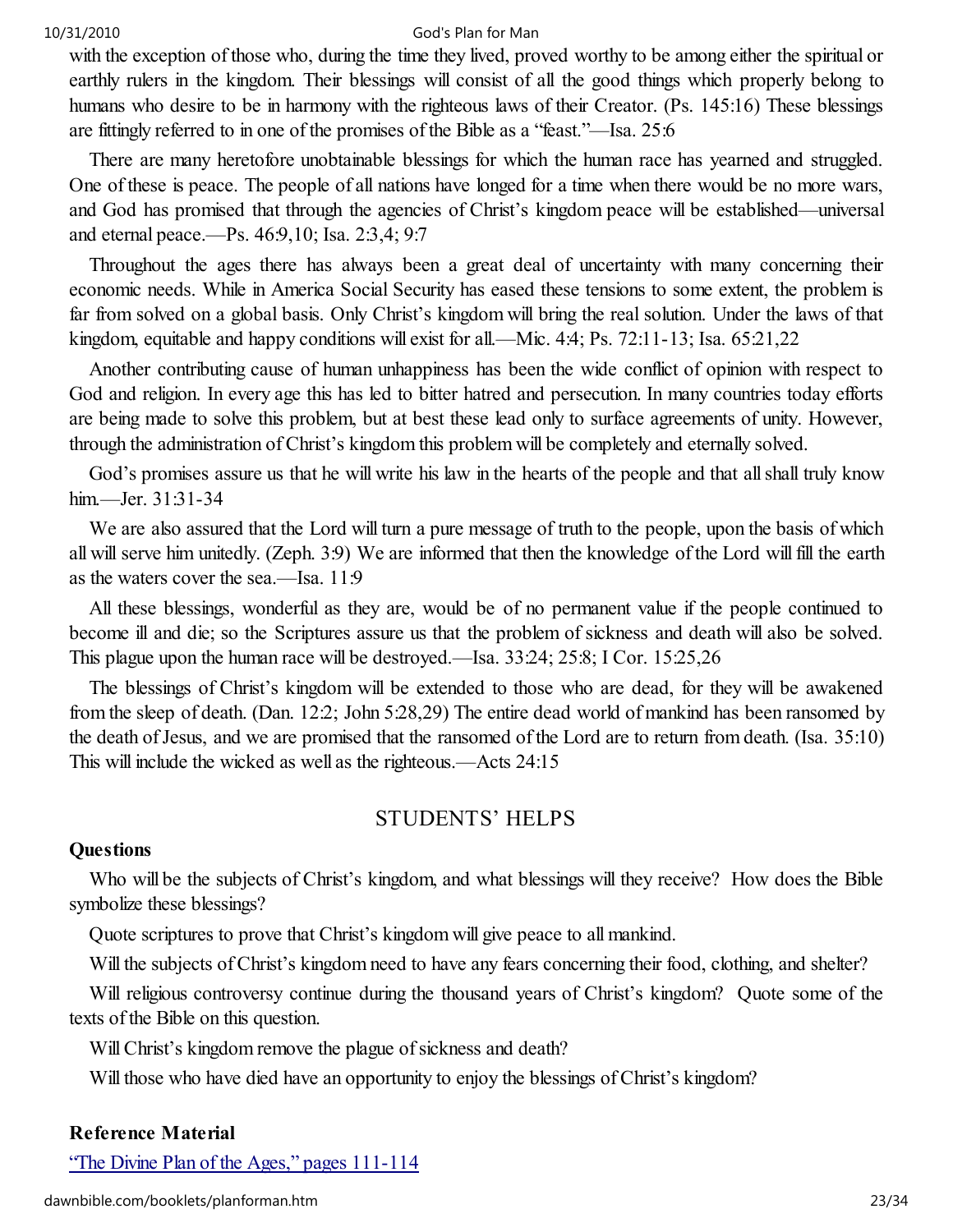## Summary of Important Thoughts

The blessings of Christ's kingdom will be so all-comprehensive and satisfying that the Bible likens them to a "feast of fat things" which the Lord will make for all people.

#### **Back to Top**

# GOD'S PLAN FOR MAN Lesson XVII

# God Tests His People

IT IS the will of God that all his intelligent creatures shall enjoy everlasting life. Humans are now dying, not because they were created to die, but because of sin. None will be granted everlasting life until he has proved worthy by obedience to Divine law.

Our first parents had the test of obedience placed before them. (Gen. 2:16,17) They failed to pass this test, so they were sentenced to death. (Gen. 3:17-19) Through the law of heredity the penalty of death passed on to Adam's posterity, so the entire human race became a dying race.—Rom. 5:12

However, through Christ, God's love had made provision for the release of mankind from the original death penalty and for each member of the human race individually to have an opportunity to prove worthy of everlasting life. (John 3:16) Jesus did not come into the world to condemn the people, but that all might have an opportunity to live.—John 3:17

This opportunity will be given to the world in general in a future period of time described in the Bible as a day of judgment. (Acts 17:31) This day, or period of judgment, or testing, will be a time of enlightenment, when the people will learn righteousness.—Isa. 26:9; Ps. 96:10-13

With the exception of the generation living at the beginning of this future period of testing, it will be necessary for mankind to be awakened from the sleep of death in order to be enlightened concerning the Divine will for them. The impartation of this knowledge to the world of mankind is represented in the Bible as being accomplished by the opening of "books," and those who obey the things written in these books are said to have their names enrolled in the "book of life."—Rev. 20:12

Christ will be the great Judge during the world's judgment day. He is described in the Bible as "that Prophet," or teacher, and the information is given that those who will not obey that Prophet will be destroyed. (Acts 3:23) This destruction of the willfully wicked is described in the Bible as the "second death," which is symbolized by a "lake of fire."—Rev. 20:14,15

Jesus made a promise of the resurrection of the dead in which he spoke of the righteous—those who have "done good"—coming forth to life, and the unrighteous—those who have "done evil"—coming forth to judgment. (John 5:28,29, RSV) One group of the righteous will be made up of the faithful servants of God, from Abel to the first advent of Jesus. These will come forth in "a better resurrection." (Heb. 11:35) The faithful of the present age will also come forth to life—even to immortal life—in "the first resurrection."—I Cor. 15:53; Rom. 2:7; Rev. 20:6

The ancient worthies, who will not come into the future judgment, will be the representatives of the Christ in the work of judging the world. (Ps. 45:16; Matt. 8:11) The faithful followers of Jesus during the present age will come forth in the resurrection to be associated with Jesus as co-judges of the world of mankind, and these will be represented on earth by the ancient worthies.—I Cor. 6:2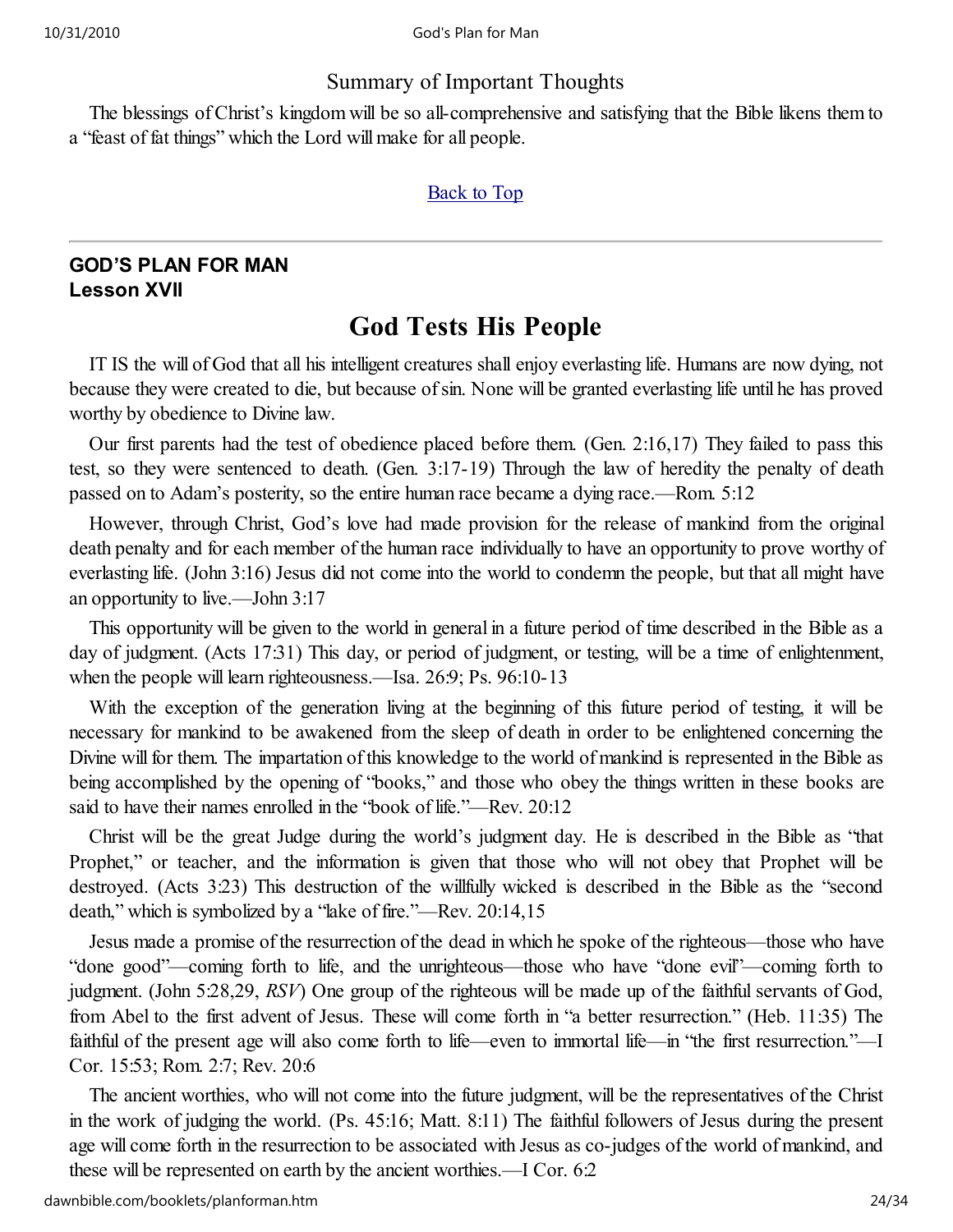# STUDENTS' HELPS

#### **Ouestions**

What is the condition upon which any of God's intelligent creatures may enjoy everlasting life? How has this been demonstrated throughout the earth since the days of Eden?

What provision has God made to give life to the condemned and dying world?

When will the world in general be given an opportunity to learn and obey the will of God?

How will those who have died throughout the ages be given a knowledge of the truth?

How is the impartation of knowledge to the world illustrated in the Book of Revelation?

Who will be the great Judge of the world, and what will happen to those who disobey him?

What did Jesus say about the resurrection of the righteous and the unrighteous?

What part will the followers of Jesus have in the future work of judgment? Who will then be the human representatives of Christ and his true church?

## Reference Material

"The Divine Plan of the Ages," pages 143-147

# Summary of Important Thoughts

No one will have eternal life until proved worthy of it. Some have proved worthy in this life, and the remainder will be given a future test.

## Back to Top

# Bible Study GOD'S PLAN FOR MAN Lesson XVIII

# The First Resurrection

THE Apostle Paul wrote that, unless there is a resurrection of the dead, even Christians perish in death. (I Cor. 15:16-18) This means that all hope of life beyond the grave depends upon the dead being restored to life in the resurrection. But all the dead are not to be resurrected at the same time, nor will all be restored to the same plane of life. In the resurrection some will be given spiritual bodies and some, human bodies.—I Cor. 15:38,40-42

Those who receive a spiritual body in the resurrection will inherit a heavenly home. (I Pet. 1:3-5) These are the footstep followers of Jesus, who, inspired by the heavenly promises of the Bible, set their affections on things above, and "run" for "the prize of the high calling of God in Christ Jesus."—Col. 3:1-3; Phil. 3:10- 14; Heb. 12:1

The followers of Jesus, together with him, are described by the Apostle Paul as "the firstfruits" of the resurrection. (I Cor. 15:23) We know that the faithful followers of the Master are included in the "firstfruits" class because the Apostle James and the Apostle John testify to this effect.—James 1:18; Rev. 14:4

One of the Divine purposes in exalting the faithful followers of the Master to the spiritual plane of life is that dawnbible.com/booklets/planforman.htm 25/34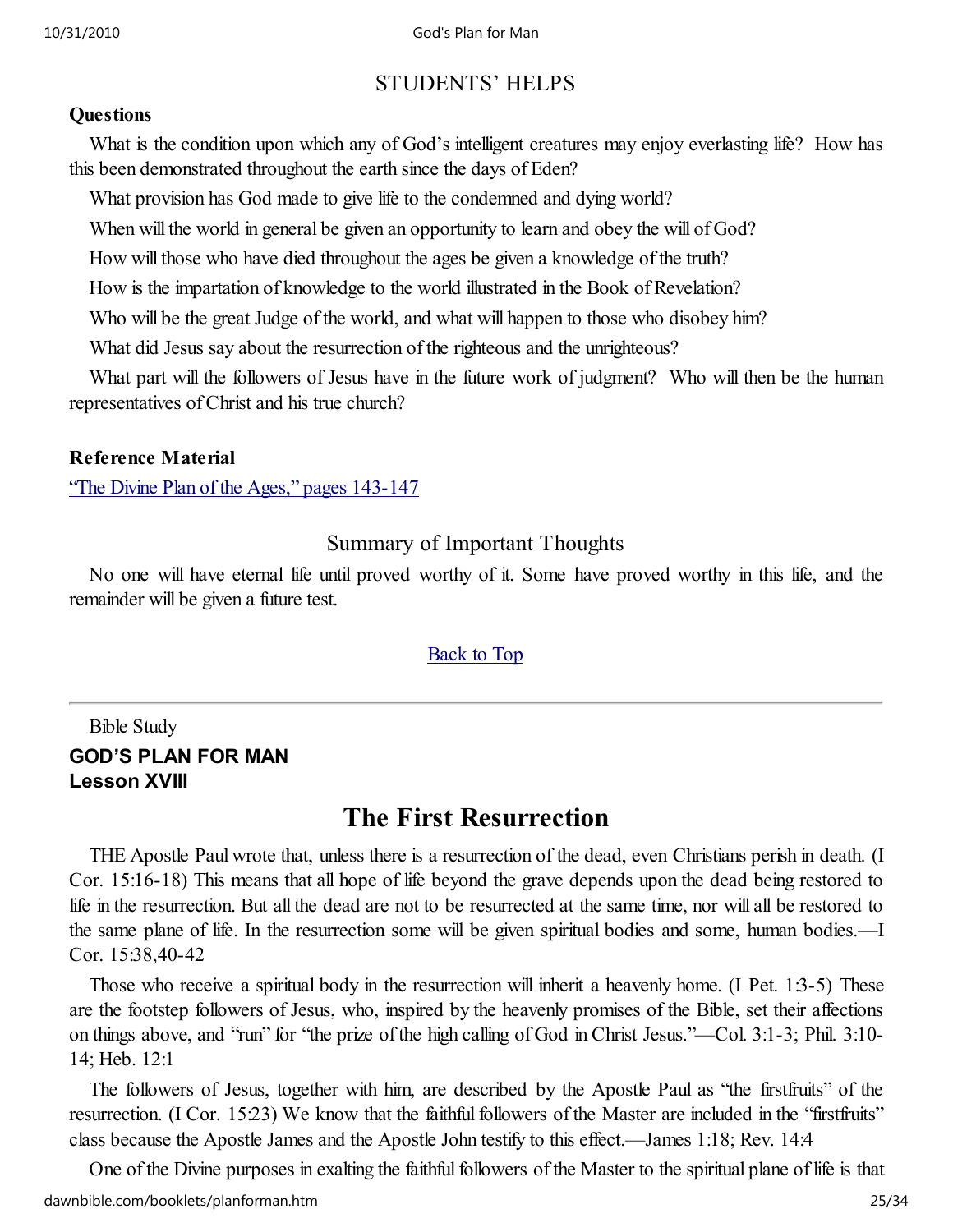they might reign with Christ in his thousand-year kingdom. In this connection they are said to be brought forth from death in "the first resurrection."—Rev. 20:6

This "little flock" who will thus receive this exalted position in the kingdom will be raised up to the highest plane of spiritual life, which is referred to in the Bible as "the Divine nature." (Luke 12:32; II Pet. 1:4) They are to receive immortality. (Rom. 2:7; I Cor. 15:54) Humans do not, by nature, possess immortality; but, as the Scriptures so clearly set forth, it is bestowed upon the faithful followers of Jesus as a reward when they are brought forth in "the first resurrection."

The Bible refers to this highest of all planes of existence as the "crown" of life and of righteousness. (Rev. 2:10; II Tim. 4:8) The way that leads to this high exaltation with Jesus is one of sacrifice and suffering. It is a way that is not pleasant to the flesh, but the end will be glorious for all those who are faithful—faithful even unto death.

God's grace and strength is especially bestowed upon those who walk in the narrow way of sacrifice. The Bible assures us that the same mighty power which raised Jesus from the dead is employed on behalf of all his faithful followers. This is true during the present time, when they are laying down their lives in sacrifice; and it will also be true, as it was with Jesus, that Divine power will raise them up in the resurrection, high above every other creature in the universe.—Eph. 1:16-23

The plan of God for the faithful followers of the Master is truly wonderful and inspiring. Let us give thanks that our loving Heavenly Father has called us to this "heavenly calling." Let us endeavor to be faithful day by day.—Heb. 3:1; Luke 9:23

#### STUDENTS' HELPS

#### **Questions**

Perhaps you have not realized that the Bible refers to a special resurrection of the true followers of Jesus. If not, these questions will be of special interest to you.

Why would Christians perish in death if there were no resurrection of the dead? Will all who are raised from the dead be given the same kind of bodies?

How does the Bible describe the home to be inherited by Christians?

How do we know that the followers of the Master are included in "the firstfruits" of the resurrection?

What is one of the purposes of God in exalting Christians to a spiritual plane of life in the "first" resurrection?

How does the Bible describe the plane of life to which Christians are exalted? Why is it called a "crown" of life?

How can we be sure that if we are faithful we can attain to this high plane of life with Jesus?

#### Reference Material

"The Atonement Between God and Man," pages 394-396

#### Summary of Important Thoughts

Only those who are brought forth in "the first resurrection" are to receive "glory and honor and immortality."

#### **Back to Top**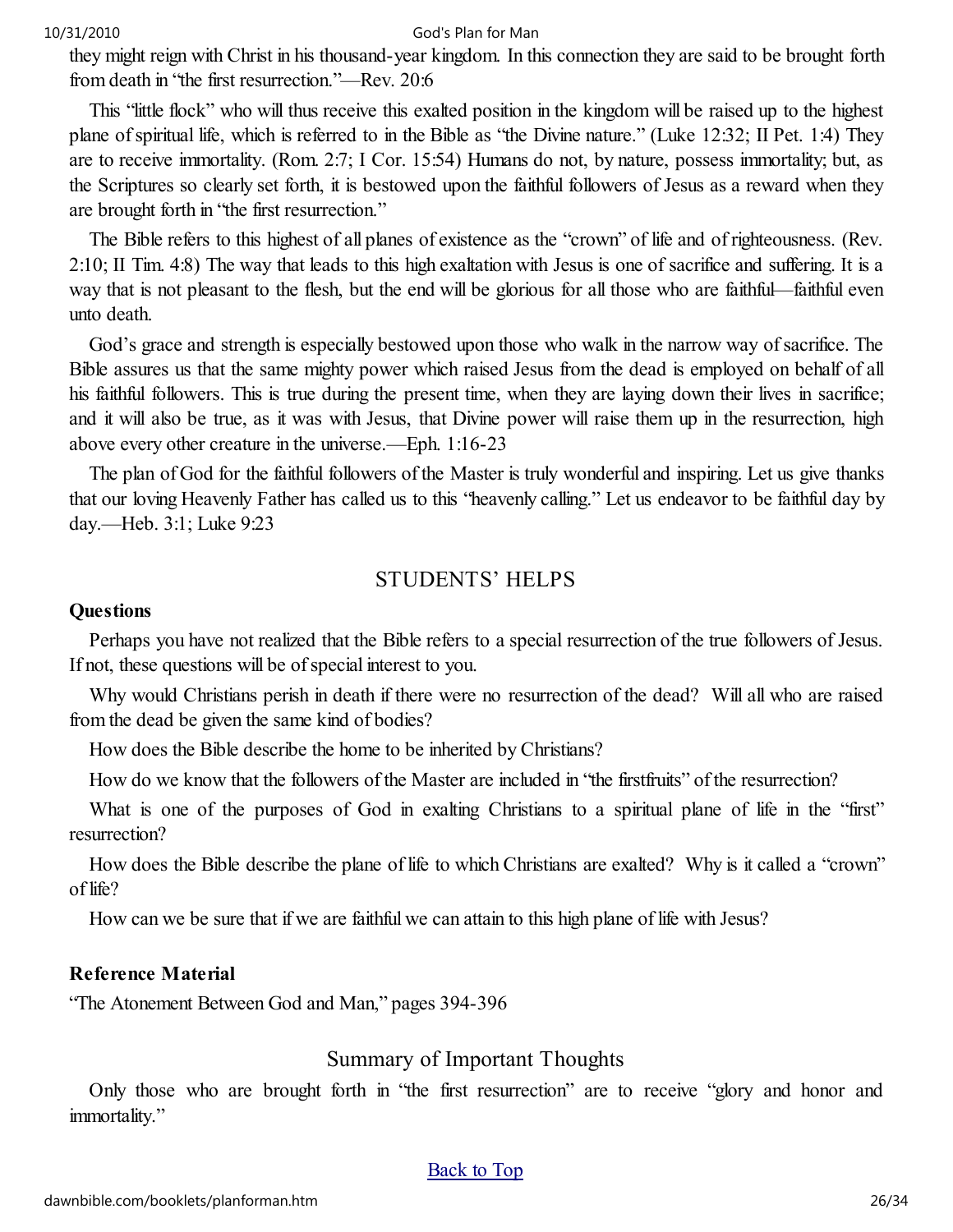# Bible Study GOD'S PLAN FOR MAN Lesson XIX

# The Better Resurrection

THE kingdom of God, or the kingdom of Christ, as discussed in the Bible, consists of both rulers and subjects. The Bible reveals that the chief rulers in the kingdom are Jesus and his church, his faithful footstep followers. These will be on the Divine plane of life, invisible to human eyes. However, these spiritual rulers will be represented here on earth by perfect humans, raised from the dead in what the Bible describes as a "better resurrection."—Heb. 11:35

Those to receive this blessing of the "better resurrection" are the faithful servants of God who proved their absolute devotion to God and to his principles of righteousness prior to the first advent of Jesus. (Heb. 11) The first of these was righteous Abel, and the last was probably John the Baptist, who Jesus said would not be in the kingdom of "heaven," meaning the spiritual, or heavenly, phase of the kingdom.—Matt. 11:11

Jesus said to the people of Israel of his day that they would see and sit down with Abraham and Isaac and Jacob and all the prophets. (Matt. 8:11; Luke 13:28,29) This implies that the people of Jesus' day will have been raised from the dead and that the ancient worthies, who will be the earthly representatives of the spiritual phase of the kingdom, will also have been raised from the dead, having proved their worthiness of this exalted position in the kingdom by their loyalty to God in the severe tests to which they were subjected.

The Bible indicates these ancient worthies will be raised to perfection, "made perfect." However, this "better resurrection" of the earthly representatives of the kingdom must await the completion of the spiritual class and their resurrection to "glory and honor and immortality," this being the "better thing" which the followers of the Master will receive.—Heb. 11:39, 40; Rom. 2:7

In another promise of the "better" resurrection of those who will serve as the human representatives of Christ throughout the thousand years of his reign, we are informed that they will shine "as the stars forever and ever." This is in contrast with the much brighter shining of those who will be the spiritual rulers in the kingdom, which will be "as the brightness of the firmament," or "as the sun."—Dan. 12:3; Matt. 13:43

The shining of both these classes is symbolic of the fact that through the spiritual and earthly phases of the kingdom the knowledge of the Lord will be caused to fill the earth as the waters cover the sea.—Isa. 11:9

During the forty years of Moses' service as a deliverer and lawgiver, the people's contacts with him were largely through "counselors." Later, during the period of the judges, they were ruled through judges whom the Lord raised up to them. These circumstances are employed by the Lord to illustrate his future use of the ancient worthies, whom he will raise up in the "better resurrection" to be judges and counselors. (Isa. 1:26) These will surely be wonderful servants of the people.

#### STUDENTS' HELPS

#### **Ouestions**

The faithful servants of God of past ages are to be restored to life on the earth and to be the human executives of a new world government under Christ. The answers to the following questions will reveal this important truth of the Divine plan.

Who will be the invisible rulers in the kingdom of God? Who, on the earth, will represent the spiritual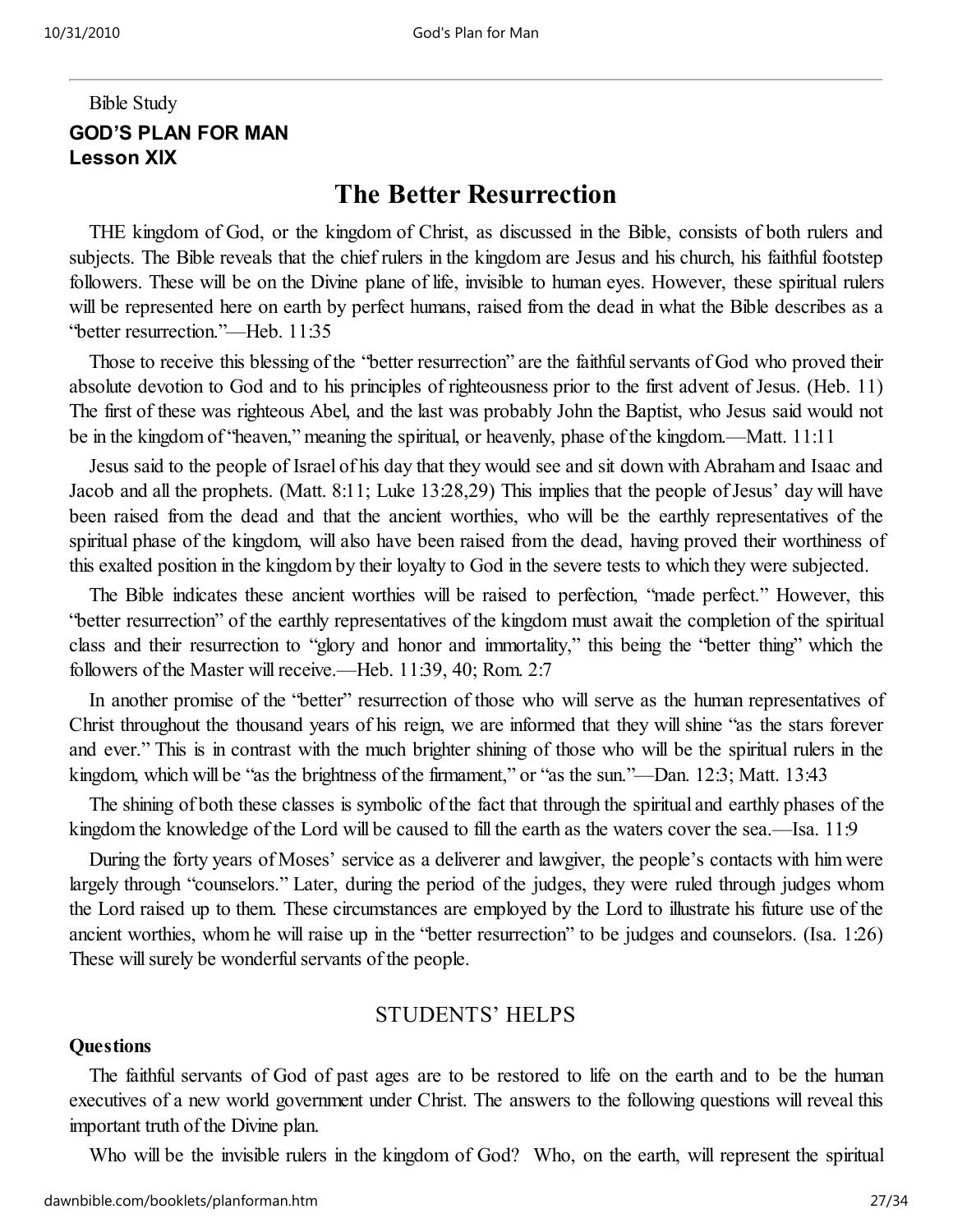rulers in Christ's kingdom, and how is their resurrection described?

What is implied by Jesus' statement that the ancient worthies will be seen here on earth in the kingdom?

What did Paul mean concerning the ancient worthies in his statement that they would be "made perfect"?

What is implied by the promise that the ancient worthies will "shine" when raised from the dead?

What did the Prophet Isaiah mean by the promise that judges and "counselors" would be raised up in the kingdom?

#### Reference Material

"The Divine Plan of the Ages," pages 288-292

Summary of Important Thoughts

There will be two parts in the ruling phase of the kingdom of Christ—the spiritual and the earthly. The earthly rulers will be the ancient worthies, and the spiritual, Jesus and his faithful followers.

#### Back to Top

#### GOD'S PLAN FOR MAN Lesson XX

# The General Resurrection

## PART I

THE whole world of mankind will be awakened from the sleep of death in the general resurrection, with the exception of the overcoming classes who will previously have been resurrected, the ones, that is, who have "done good." (John 5:28,29) Those awakened from death in the general resurrection are described by Paul as the "unjust." (Acts 24:15) These are "unjust," or unjustified, because, through lack of understanding or opportunity, they had never fully given themselves over to do God's will.

The general resurrection of the dead is taught in the Old Testament as well as in the New Testament, although the word resurrection does not appear in the Old Testament. One of the words used in the Old Testament to describe the resurrection is "return." In a prayer, Moses used this word to describe his hope of the resurrection.—Ps. 90:3

The dead are to be restored to life because they have been redeemed, or "ransomed," by the blood of Christ. The Prophet Isaiah wrote of the time when the "ransomed of the Lord" would "return."—Isa. 35:10

The word "return" is also used by the Prophet Ezekiel to describe the awakening of the dead. Ezekiel foretold the "return" from death of the Israelites, the Sodomites, and the Samaritans, assuring us that they will be restored to "their former estate" of life.—Ezek. 16:55

The Prophet Jeremiah records a promise by the Lord which assures mothers that children who die will be restored to life. (Jer. 31:15-17) In this promise, the living and the dead are poetically represented as dwelling in two different countries, or lands. The restoration to life is described as a crossing over the border from the land of death to the land of life. The expression "come again" is used to denote this return to the land of the living.

In the Old Testament the restoration of the dead is also likened to an awakening from sleep. (Dan. 12:2) In this promise the dead are spoken of as sleeping in the dust of the earth. This language takes our minds dawnbible.com/booklets/planforman.htm 28/34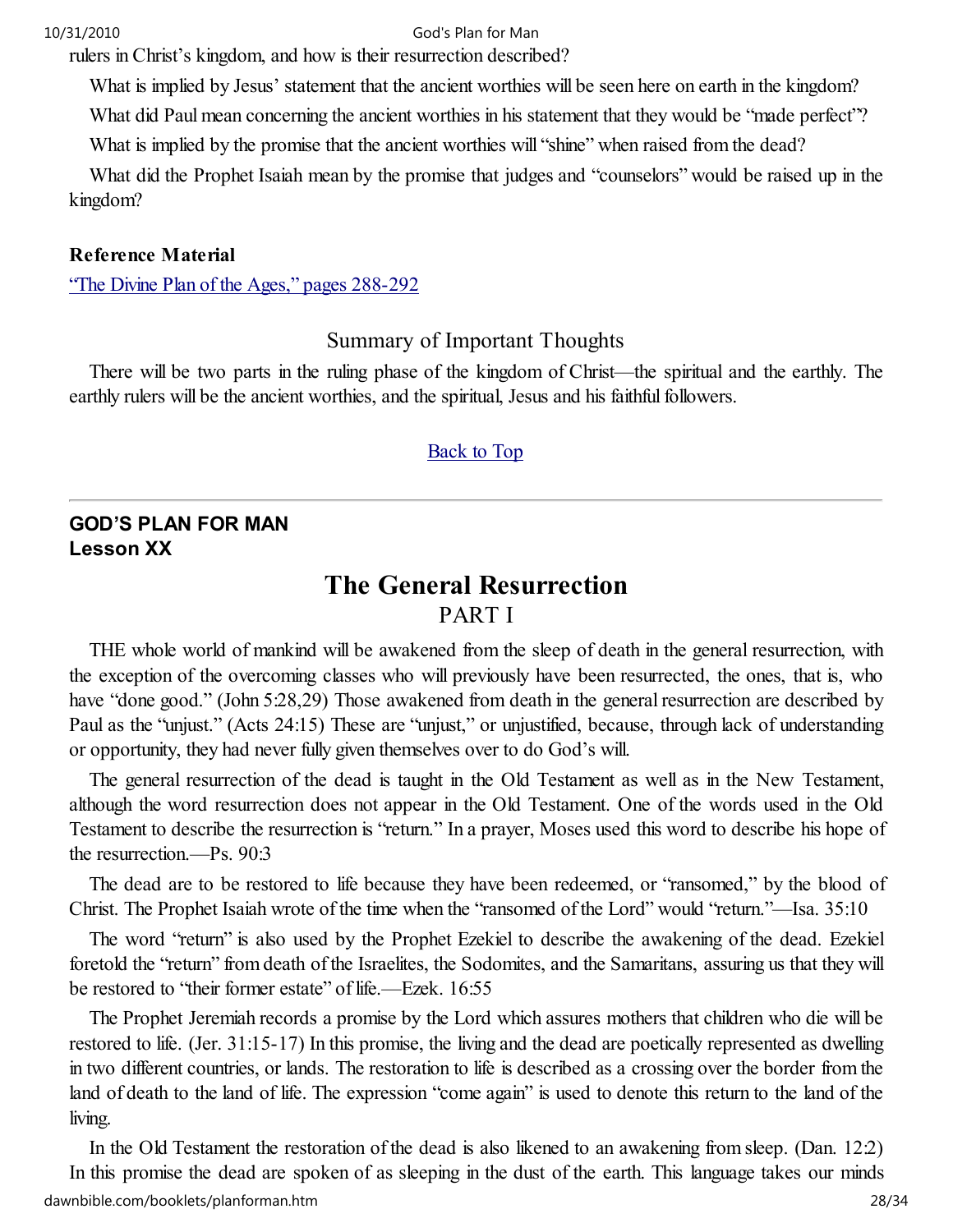back to the Genesis record of man's disobedience and condemnation to death, when the Lord told Adam that he would return to the dust. (Gen. 3:19) The promise that those who sleep in the dust of the earth shall awake indicates that all who were condemned to death through Adam will be restored to life through Christ. —I Cor. 15:21-23

On more than one occasion Jesus referred to those who had died as being asleep. A ruler in Israel besought Jesus to restore his dead daughter to life. When Jesus arrived at the home, he said that the girl was not dead but asleep. (Matt. 9:24-26) Jesus restored the dead girl to life, thus, symbolically speaking, awakening her from sleep. This was an illustration of the general resurrection of the dead, when all who sleep in death will be awakened.

Jesus also referred to the dead Lazarus as being asleep and told his disciples that he was going to awaken him out of sleep. (John 11:11-14) Returning to Bethany, and to the home of Martha and Mary, the sisters of Lazarus, Jesus called him forth from death, thus providing another illustration of the general resurrection.— John 11:43,44

## STUDENTS' HELPS

#### **Questions**

The only hope of life beyond the grave is based upon the promises of God to restore the dead to life, but do you realize how many promises of the resurrection there really are in the Bible?

Who are to be raised from the dead in the general resurrection?

What is one of the words used in the Old Testament to describe the resurrection of the dead? Which prophets use this word?

Explain the illustration used in Jeremiah pertaining to the living and the dead. In this promise, how is the resurrection described?

How did the Lord describe the awakening of the dead to the Prophet Daniel, and what is implied by sleeping in the dust of the earth?

Cite and comment on two instances in which Jesus referred to the dead as being asleep.

#### Reference Material

"The New Creation," pages 712-718

## Summary of Important Thoughts

The Bible's teaching concerning the resurrection of the dead is not confined to the New Testament. In addition to the word "resurrection," the Bible uses several other words to convey the idea of the dead being restored to life. This promised resurrection of the dead is the only hope of life beyond the grave.

#### Back to Top

## GOD'S PLAN FOR MAN Lesson XXI

# The General Resurrection PART II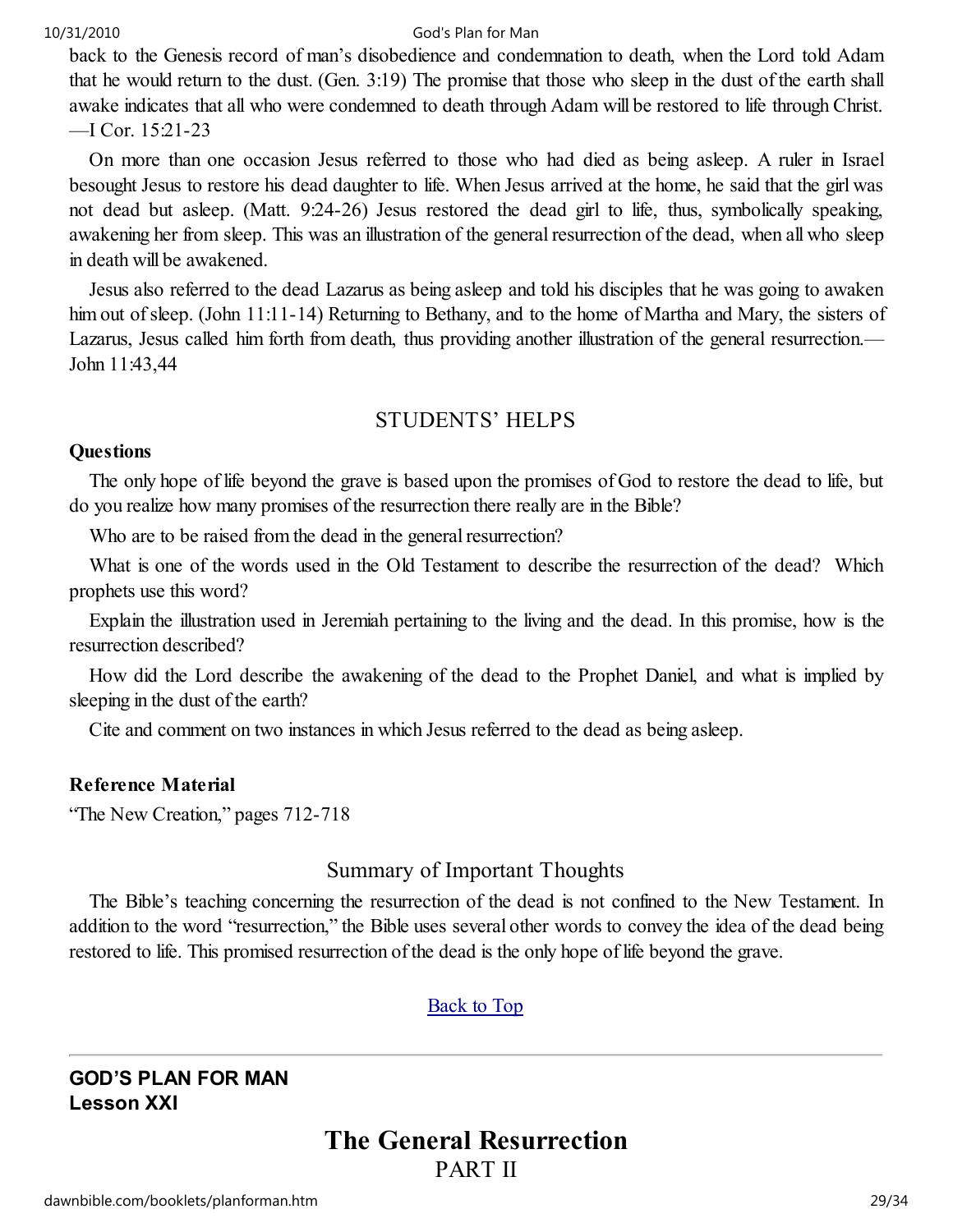THE Bible speaks of those who have died as being prisoners of death. (Job 3:17-22) In this illustration of death, the resurrection of the dead is referred to as a releasing of prisoners. (Isa. 49:9) The hell of the Bible is the state of death, and Jesus informs us that he has the keys of hell and of death (Rev. 1:18); and we are assured by the Bible that the gates of hell, the great prison of death, will be opened and that hell will give up its dead.—Matt. 16:18; Rev. 20:13

In keeping with the idea that the dead are prisoners of death, the Bible speaks of their awakening from death as a "return" from their "captivity." Sometimes the expression, "bring again," is used in this connection. —Ezek. 16:53; Jer. 48:47; 49:6,39

The resurrection of the dead is to be brought about through Christ (I Cor. 15:21,22); and in keeping with the thought of captives being released from prison, the Apostle Paul speaks of Christ in his own resurrection as leading a multitude of captives. (Eph. 4:8, margin) This "multitude of captives" will be awakened from death as humans to live as humans on the earth.

The "little flock" of the present Gospel Age, who will share in the "first resurrection" to "live and reign with Christ," and the ancient worthies, who will be restored to life as perfect humans to be the earthly rulers in Christ's kingdom, will all have passed their tests of worthiness for everlasting life. This is why they will be rewarded at once with perfection of life, either on the spiritual plane or the earthly plane.

But it will be different with those who participate in the general resurrection. These, we believe, will be awakened from death in much the same condition as when they died. They will not be given perfection of life at once but will have to prove their worthiness of a full raising up to life by their acceptance of God's grace through Christ and their obedience to the laws of the messianic kingdom.

But every provision will be made for their enlightenment and help. No longer will the deceptive influences of Satan, the Devil, be permitted to blind their minds and hearts.—Rev. 20:1-3

The road to perfection of character and life is described in the Bible as a "highway" in which no one will need to lose his way and from which all hindrances to progress will be removed. (Isa. 35:8,9) However, the Bible indicates that even in that "day of uprightness" there will be some who will display willful disobedience to the laws of the kingdom; and these, of course, will make no progress toward perfection of life but, continuing in their incorrigible attitude, will ultimately be destroyed, suffering the penalty of the "second death." (Isa. 26:10; Rev. 20:14,15) The Apostle Peter refers to these and informs us that they will be destroyed from among the people.—Acts 3:23

So, at the end of the thousand-year reign of Christ, all the dead will have been awakened from death, and those desirous of learning and obeying God's laws will have been restored to perfection of life as humans. These will then enjoy everlasting life in an earth made perfect, a worldwide paradise.

## STUDENTS' HELPS

#### **Questions**

Are you assured that there is to be a resurrection of all the dead? To have such a hope makes the burdens of the present life much lighter.

Explain how the word "prisoner" is used in the Bible with respect to those who have died.

How do we know that hell will give up its dead?

In what sense will Jesus lead "a multitude of captives"?

Explain the difference between the resurrection of the ancient worthies and the "little flock," and those who will come forth in the general resurrection.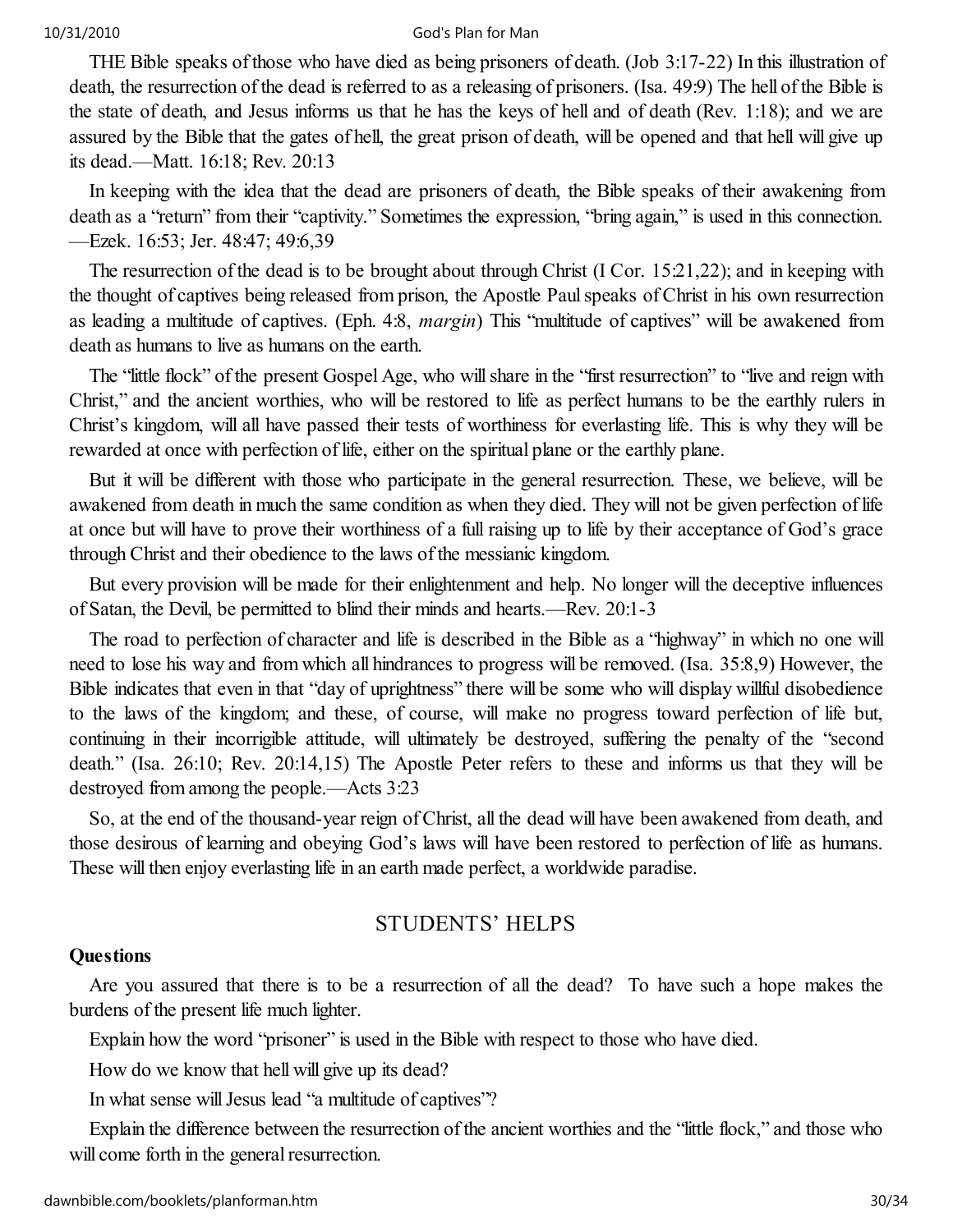In what ways will the conditions be made favorable for those who are awakened from death in the general resurrection?

What is the "highway" mentioned in Isaiah 35:8?

What will be the destiny of those who do not make progress over the "highway"?

Describe the condition of the human race at the close of the Millennium.

#### Reference Material

"The Atonement Between God and Man," page 378, par. 1-3, and page 379, pars. 1,2

## Summary of Important Thoughts

The awakening of the unjust dead from the sleep of death will not constitute a full raising up to perfection of life. Those who then attain to perfection of human life will need to prove worthy of it.

#### Back to Top

# GOD'S PLAN FOR MAN Lesson XXII

# Oneness with God Restored

MAN was created in the image of God, and before Adam transgressed Divine law he was at one with his Creator. This state of harmony with God is described in the Bible as being in covenant relationship with him. Adam lost his covenant relationship with the Creator when he disobeyed one of the Divine requirements upon which it was based.—Hosea 6:7, margin

Those who are in covenant relationship with the Lord are his friends, and they enjoy his favor. When Adam lost the favor of his Creator he also lost life, for no one can continue living in a state of alienation from God. But God did not hide his face from his human creatures forever, for his love provided redemption through Christ, making possible a return of Divine favor.—John 3:16

Alienation from God because of sin, and the consequent evils of sickness and death, are symbolized in the Bible by darkness. The whole period of the reign of sin and death is likened to a "night." Because of God's love in providing a Redeemer from sin and death, this nighttime of sorrow is to terminate in a morning of joy.  $-$ Ps. 30:5

God gave the people of Israel an opportunity to recover themselves from adamic condemnation through obedience to his Law. If they could have kept that Law perfectly, they would have gained the favor of God and life, but they failed.—Lev. 18:5; Gal. 3:12; Rom. 7:10

The failure of the Israelites to gain life by keeping the Law of God demonstrated the need of a Redeemer from sin and death, and Jesus was that Redeemer. (Rom. 3:23-26) Hence, it is through Jesus that mankind is reconciled to God; restored to harmony with him, and in a position to receive and enjoy his favor.—II Cor. 5:19; Eph. 1:10

The church class, the followers of Jesus, are, through faith in his blood, reconciled to God during the Gospel Age. These become associated with him in the work of reconciliation.—II Cor. 5:18

When the Law Covenant failed to give life because of the inability of the people to live up perfectly to its requirements, God promised to make a New Covenant with them, and this covenant will be extended to dawnbible.com/booklets/planforman.htm 31/34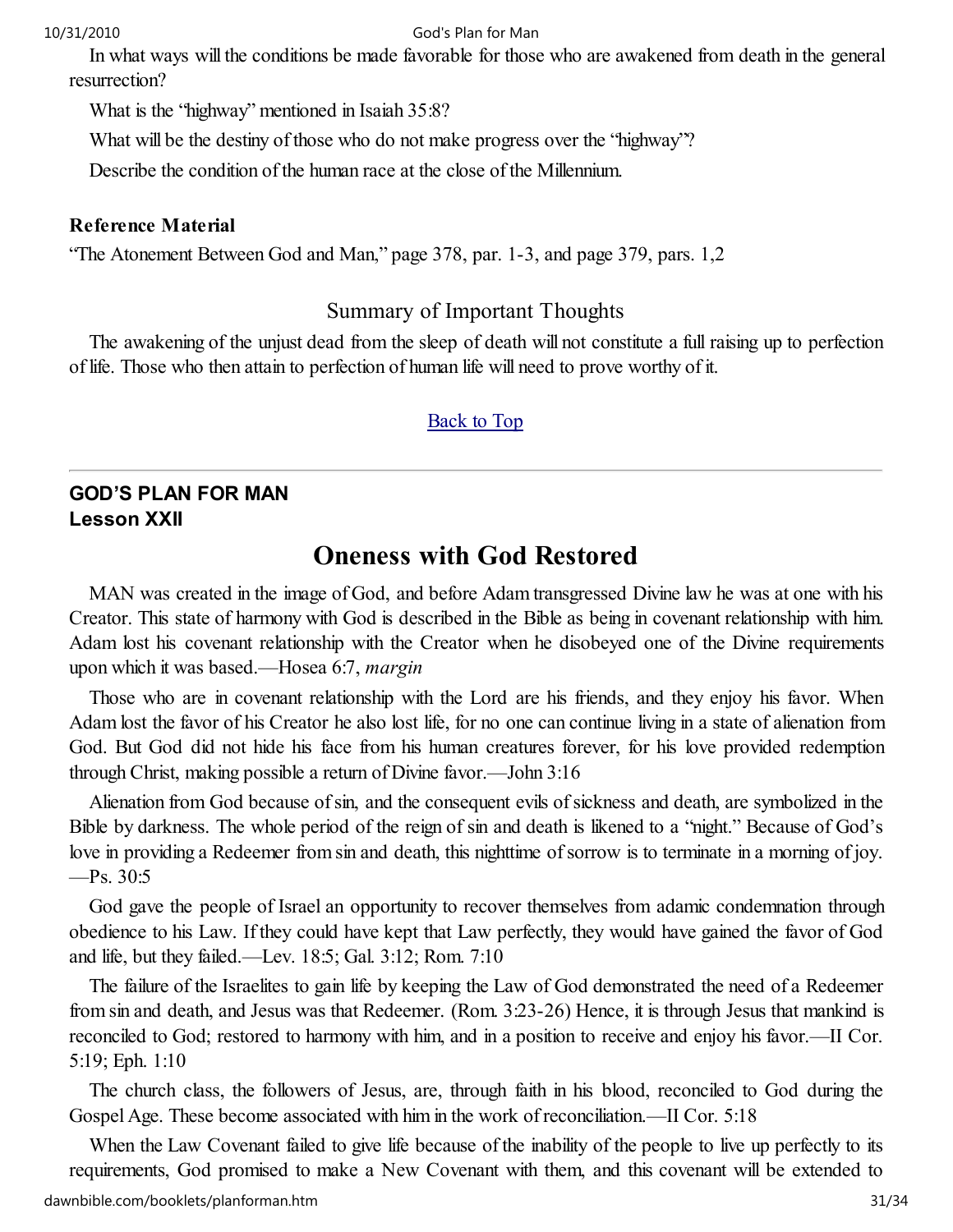embrace all mankind. (Jer. 31:31-34; I Tim. 2:3-6) The Scriptures reveal that Jesus will be the Mediator of the New Covenant and that his church, exalted to glory with him in the First Resurrection, will be associated with him as "ministers" of that covenant.—Heb. 12:24; II Cor. 3:6

It will be through the New Covenant that the world of mankind will be reconciled to God. The New Covenant will accomplish this Divine objective because, through its Mediator, God's law will be written in "the inward parts" of the people. (Jer. 31:33) This implies restoration to the original perfection and Divine image in which Adam was created.

When the New Covenant will have been fully made with all the people, both the living and those who have been awakened from death, the knowledge of the Lord will fill the earth. (Isa. 11:9) No one will then be without an accurate knowledge of God and of his will.—Jer. 31:34

# STUDENTS' HELPS

#### **Questions**

Have you ever wondered what the world would be like if all the people loved and served the Creator, the true and living God, and were not plagued by sin and death? The answers to these questions reveal how and when such a condition will become a reality.

How do we know that Adam was in covenant relationship with the Lord before he sinned?

Can anyone live forever without God's favor?

What is one of the Bible symbols of sin, sickness, and death?

How did God give the Israelites an opportunity to escape death?

What was demonstrated by Israel's failure to keep the Law? When will the New Covenant be made, and who will be its Mediator?

What will be the ultimate and complete result of the New Covenant, and when will this be fully attained?

#### Reference Material

"The Atonement Between God and Man," pages 27-31

## Summary of Important Thoughts

Man was created in the Divine image and, while obedient to the Creator, enjoyed his favor and blessing. Through disobedience he lost Divine favor and was condemned to death. He has been ransomed, or redeemed, by Christ and will be restored to God's favor under the terms of the New Covenant, of which Christ will be the Mediator.

#### Back to Top

## GOD'S PLAN FOR MAN Lesson XXIII

# No More Death

THE expression "natural death" is often used in contrast to accidental death, or death on the battlefield. Actually, however, as far as humans are concerned, death is never natural. Man was created to live and not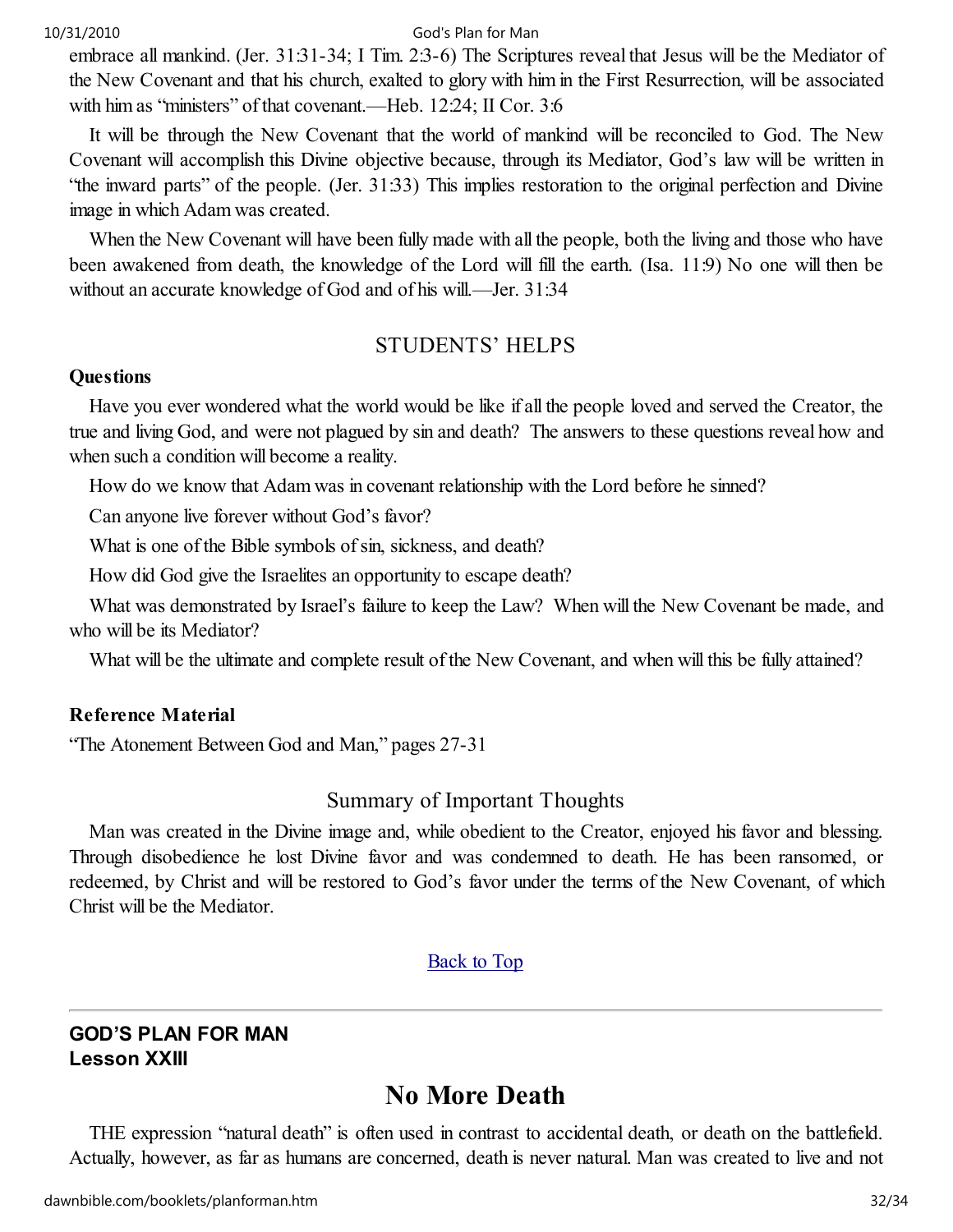to die. Death became a part of human experience because of sin. (Rom. 5:12) Following the transgression of Divine law by our first parents, they were driven out of the Garden of Eden and prevented from partaking of the tree of life, lest they live forever. (Gen. 3:22,23) This implies that man was capable of continuing to live, had God permitted him to enjoy the blessings which had been provided for him.

Because of God's love for his human creatures, even though they had disobeyed his law, he provided a means of escape from death. This provision was Christ and his redeeming blood, which was a satisfaction for adamic sin. (Rom. 3:25; I John 2:2) This means that upon the basis of faith in the redeeming blood, life can be regained, that no one will need to perish forever.—John 3:16,17

However, the opportunity to accept Christ and receive life through him is not limited to the short span of the present dying experience. It is God's purpose to save humankind from adamic death by awakening them from the sleep of death, enlightening them with the truth that they may have a full opportunity to believe and obey.—I Tim. 2:3-6

An opportunity to accept Christ and receive everlasting life will be given to all mankind during the thousand years of the messianic kingdom. We are assured by the Word of God that one of the glorious results of Christ's rulership will be the destruction of death.—Hosea 13:14; I Cor. 15:25,26

In the Old Testament the kingdom of Christ is likened to a great mountain which will fill the whole earth. (Dan. 2:35,44) God's promise is that in this mountain tears will be wiped away and death will be destroyed. (Isa. 25:6-9) Sickness is part of the dying process, and the Bible assures us that in the day of Christ's kingdom sickness will be no more.—Isa. 33:24

One of the Bible's illustrations of the blessings of health and life that will be vouchsafed to the people during the reign of Christ is a mighty river—the "river of water of life." There are trees of life by this river which bear an ample supply of life-giving fruit, and we are told that the leaves of these "trees" are for the healing of the nations.—Rev. 22:1,2,17

But no one will receive everlasting life who does not obey the laws of the kingdom. All who willfully turn their backs upon Divine grace through refusal to believe and obey will be destroyed in the symbolic "lake of fire," which is stated to be "the second death." (Rev. 20:14,15) The Apostle Peter confirms this.—Acts 3:23

Thus the restored race of Adam will be free from all sickness and pain. All tears will be wiped away, and there will be no further cause for sorrow, for, as the Lord assures us through the Apostle John, "There shall be no more death." And we are told that "these words are true and faithful."—Rev. 21:3-5

## STUDENTS' HELPS

#### **Ouestions**

It is difficult to imagine a world in which there is no sickness and death; but this is what the Lord has promised, as the answers to these questions reveal.

Is death a natural and inevitable experience of humans?

What assurance do we have in the Bible that those who die because of Adam's sin have not perished forever?

Is the opportunity to accept Christ limited to the present short span of life?

When will the world of mankind as a whole have their first genuine opportunity to accept Christ? What will be one of the results of Christ's kingdom?

What is one of the Old Testament illustrations of the kingdom of Christ?

What is one of the Bible's illustrations of the blessings of life as they flow out to the people during Christ's